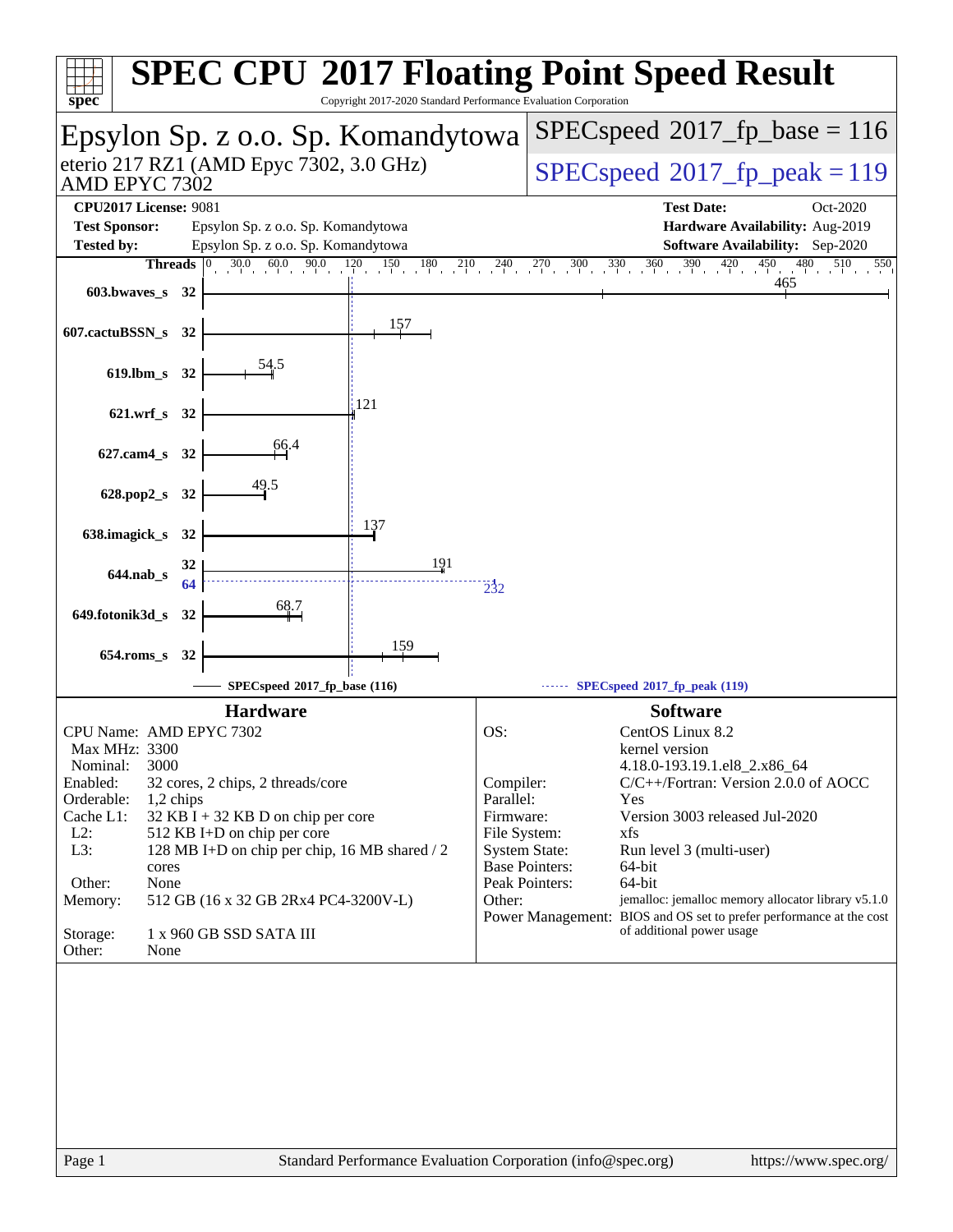

Copyright 2017-2020 Standard Performance Evaluation Corporation

#### Epsylon Sp. z o.o. Sp. Komandytowa<br>eterio 217 RZ1 (AMD Epyc 7302, 3.0 GHz) AMD EPYC 7302 [SPECspeed](http://www.spec.org/auto/cpu2017/Docs/result-fields.html#SPECspeed2017fppeak)<sup>®</sup>2017 fp peak = 119  $SPEC speed^{\circledast}2017\_fp\_base = 116$ **[CPU2017 License:](http://www.spec.org/auto/cpu2017/Docs/result-fields.html#CPU2017License)** 9081 **[Test Date:](http://www.spec.org/auto/cpu2017/Docs/result-fields.html#TestDate)** Oct-2020 **[Test Sponsor:](http://www.spec.org/auto/cpu2017/Docs/result-fields.html#TestSponsor)** Epsylon Sp. z o.o. Sp. Komandytowa **[Hardware Availability:](http://www.spec.org/auto/cpu2017/Docs/result-fields.html#HardwareAvailability)** Aug-2019 **[Tested by:](http://www.spec.org/auto/cpu2017/Docs/result-fields.html#Testedby)** Epsylon Sp. z o.o. Sp. Komandytowa **[Software Availability:](http://www.spec.org/auto/cpu2017/Docs/result-fields.html#SoftwareAvailability)** Sep-2020 **[Results Table](http://www.spec.org/auto/cpu2017/Docs/result-fields.html#ResultsTable) [Benchmark](http://www.spec.org/auto/cpu2017/Docs/result-fields.html#Benchmark) [Threads](http://www.spec.org/auto/cpu2017/Docs/result-fields.html#Threads) [Seconds](http://www.spec.org/auto/cpu2017/Docs/result-fields.html#Seconds) [Ratio](http://www.spec.org/auto/cpu2017/Docs/result-fields.html#Ratio) [Seconds](http://www.spec.org/auto/cpu2017/Docs/result-fields.html#Seconds) [Ratio](http://www.spec.org/auto/cpu2017/Docs/result-fields.html#Ratio) [Seconds](http://www.spec.org/auto/cpu2017/Docs/result-fields.html#Seconds) [Ratio](http://www.spec.org/auto/cpu2017/Docs/result-fields.html#Ratio) Base [Threads](http://www.spec.org/auto/cpu2017/Docs/result-fields.html#Threads) [Seconds](http://www.spec.org/auto/cpu2017/Docs/result-fields.html#Seconds) [Ratio](http://www.spec.org/auto/cpu2017/Docs/result-fields.html#Ratio) [Seconds](http://www.spec.org/auto/cpu2017/Docs/result-fields.html#Seconds) [Ratio](http://www.spec.org/auto/cpu2017/Docs/result-fields.html#Ratio) [Seconds](http://www.spec.org/auto/cpu2017/Docs/result-fields.html#Seconds) [Ratio](http://www.spec.org/auto/cpu2017/Docs/result-fields.html#Ratio) Peak** [603.bwaves\\_s](http://www.spec.org/auto/cpu2017/Docs/benchmarks/603.bwaves_s.html) 32 108 546 **[127](http://www.spec.org/auto/cpu2017/Docs/result-fields.html#Median) [465](http://www.spec.org/auto/cpu2017/Docs/result-fields.html#Median)** 185 318 32 108 546 **[127](http://www.spec.org/auto/cpu2017/Docs/result-fields.html#Median) [465](http://www.spec.org/auto/cpu2017/Docs/result-fields.html#Median)** 185 318 [607.cactuBSSN\\_s](http://www.spec.org/auto/cpu2017/Docs/benchmarks/607.cactuBSSN_s.html) 32 91.7 182 **[106](http://www.spec.org/auto/cpu2017/Docs/result-fields.html#Median) [157](http://www.spec.org/auto/cpu2017/Docs/result-fields.html#Median)** 122 137 32 91.7 182 **[106](http://www.spec.org/auto/cpu2017/Docs/result-fields.html#Median) [157](http://www.spec.org/auto/cpu2017/Docs/result-fields.html#Median)** 122 137 [619.lbm\\_s](http://www.spec.org/auto/cpu2017/Docs/benchmarks/619.lbm_s.html) 32 94.3 55.6 **[96.1](http://www.spec.org/auto/cpu2017/Docs/result-fields.html#Median) [54.5](http://www.spec.org/auto/cpu2017/Docs/result-fields.html#Median)** 156 33.7 32 94.3 55.6 **[96.1](http://www.spec.org/auto/cpu2017/Docs/result-fields.html#Median) [54.5](http://www.spec.org/auto/cpu2017/Docs/result-fields.html#Median)** 156 33.7 [621.wrf\\_s](http://www.spec.org/auto/cpu2017/Docs/benchmarks/621.wrf_s.html) 32 111 120 **[110](http://www.spec.org/auto/cpu2017/Docs/result-fields.html#Median) [121](http://www.spec.org/auto/cpu2017/Docs/result-fields.html#Median)** 109 121 32 111 120 **[110](http://www.spec.org/auto/cpu2017/Docs/result-fields.html#Median) [121](http://www.spec.org/auto/cpu2017/Docs/result-fields.html#Median)** 109 121 [627.cam4\\_s](http://www.spec.org/auto/cpu2017/Docs/benchmarks/627.cam4_s.html) 32 132 66.9 **[133](http://www.spec.org/auto/cpu2017/Docs/result-fields.html#Median) [66.4](http://www.spec.org/auto/cpu2017/Docs/result-fields.html#Median)** 155 57.1 32 132 66.9 **[133](http://www.spec.org/auto/cpu2017/Docs/result-fields.html#Median) [66.4](http://www.spec.org/auto/cpu2017/Docs/result-fields.html#Median)** 155 57.1 [628.pop2\\_s](http://www.spec.org/auto/cpu2017/Docs/benchmarks/628.pop2_s.html) 32 237 50.1 **[240](http://www.spec.org/auto/cpu2017/Docs/result-fields.html#Median) [49.5](http://www.spec.org/auto/cpu2017/Docs/result-fields.html#Median)** 244 48.6 32 237 50.1 **[240](http://www.spec.org/auto/cpu2017/Docs/result-fields.html#Median) [49.5](http://www.spec.org/auto/cpu2017/Docs/result-fields.html#Median)** 244 48.6 [638.imagick\\_s](http://www.spec.org/auto/cpu2017/Docs/benchmarks/638.imagick_s.html) 32 106 136 **[106](http://www.spec.org/auto/cpu2017/Docs/result-fields.html#Median) [137](http://www.spec.org/auto/cpu2017/Docs/result-fields.html#Median)** 105 137 32 106 136 **[106](http://www.spec.org/auto/cpu2017/Docs/result-fields.html#Median) [137](http://www.spec.org/auto/cpu2017/Docs/result-fields.html#Median)** 105 137 [644.nab\\_s](http://www.spec.org/auto/cpu2017/Docs/benchmarks/644.nab_s.html) 32 90.9 192 **[91.6](http://www.spec.org/auto/cpu2017/Docs/result-fields.html#Median) [191](http://www.spec.org/auto/cpu2017/Docs/result-fields.html#Median)** 92.0 190 64 **[75.2](http://www.spec.org/auto/cpu2017/Docs/result-fields.html#Median) [232](http://www.spec.org/auto/cpu2017/Docs/result-fields.html#Median)** 75.2 232 75.2 232 [649.fotonik3d\\_s](http://www.spec.org/auto/cpu2017/Docs/benchmarks/649.fotonik3d_s.html) 32 116 78.4 **[133](http://www.spec.org/auto/cpu2017/Docs/result-fields.html#Median) [68.7](http://www.spec.org/auto/cpu2017/Docs/result-fields.html#Median)** 134 67.8 32 116 78.4 **[133](http://www.spec.org/auto/cpu2017/Docs/result-fields.html#Median) [68.7](http://www.spec.org/auto/cpu2017/Docs/result-fields.html#Median)** 134 67.8 [654.roms\\_s](http://www.spec.org/auto/cpu2017/Docs/benchmarks/654.roms_s.html) 32 83.9 188 **[98.9](http://www.spec.org/auto/cpu2017/Docs/result-fields.html#Median) [159](http://www.spec.org/auto/cpu2017/Docs/result-fields.html#Median)** 110 143 32 83.9 188 **[98.9](http://www.spec.org/auto/cpu2017/Docs/result-fields.html#Median) [159](http://www.spec.org/auto/cpu2017/Docs/result-fields.html#Median)** 110 143 **[SPECspeed](http://www.spec.org/auto/cpu2017/Docs/result-fields.html#SPECspeed2017fpbase)[2017\\_fp\\_base =](http://www.spec.org/auto/cpu2017/Docs/result-fields.html#SPECspeed2017fpbase) 116 [SPECspeed](http://www.spec.org/auto/cpu2017/Docs/result-fields.html#SPECspeed2017fppeak)[2017\\_fp\\_peak =](http://www.spec.org/auto/cpu2017/Docs/result-fields.html#SPECspeed2017fppeak) 119** Results appear in the [order in which they were run.](http://www.spec.org/auto/cpu2017/Docs/result-fields.html#RunOrder) Bold underlined text [indicates a median measurement](http://www.spec.org/auto/cpu2017/Docs/result-fields.html#Median). **[Compiler Notes](http://www.spec.org/auto/cpu2017/Docs/result-fields.html#CompilerNotes)** The AMD64 AOCC Compiler Suite is available at <http://developer.amd.com/amd-aocc/> **[Submit Notes](http://www.spec.org/auto/cpu2017/Docs/result-fields.html#SubmitNotes)** The config file option 'submit' was used. 'numactl' was used to bind copies to the cores. See the configuration file for details.

#### **[Operating System Notes](http://www.spec.org/auto/cpu2017/Docs/result-fields.html#OperatingSystemNotes)**

'ulimit -s unlimited' was used to set environment stack size 'ulimit -l 2097152' was used to set environment locked pages in memory limit

runcpu command invoked through numactl i.e.: numactl --interleave=all runcpu <etc>

Set dirty\_ratio=8 to limit dirty cache to 8% of memory Set swappiness=1 to swap only if necessary Set zone\_reclaim\_mode=1 to free local node memory and avoid remote memory sync then drop\_caches=3 to reset caches before invoking runcpu

dirty ratio, swappiness, zone reclaim mode and drop caches were all set using privileged echo (e.g. echo 1 > /proc/sys/vm/swappiness).

Transparent huge pages set to 'always' for this run (OS default)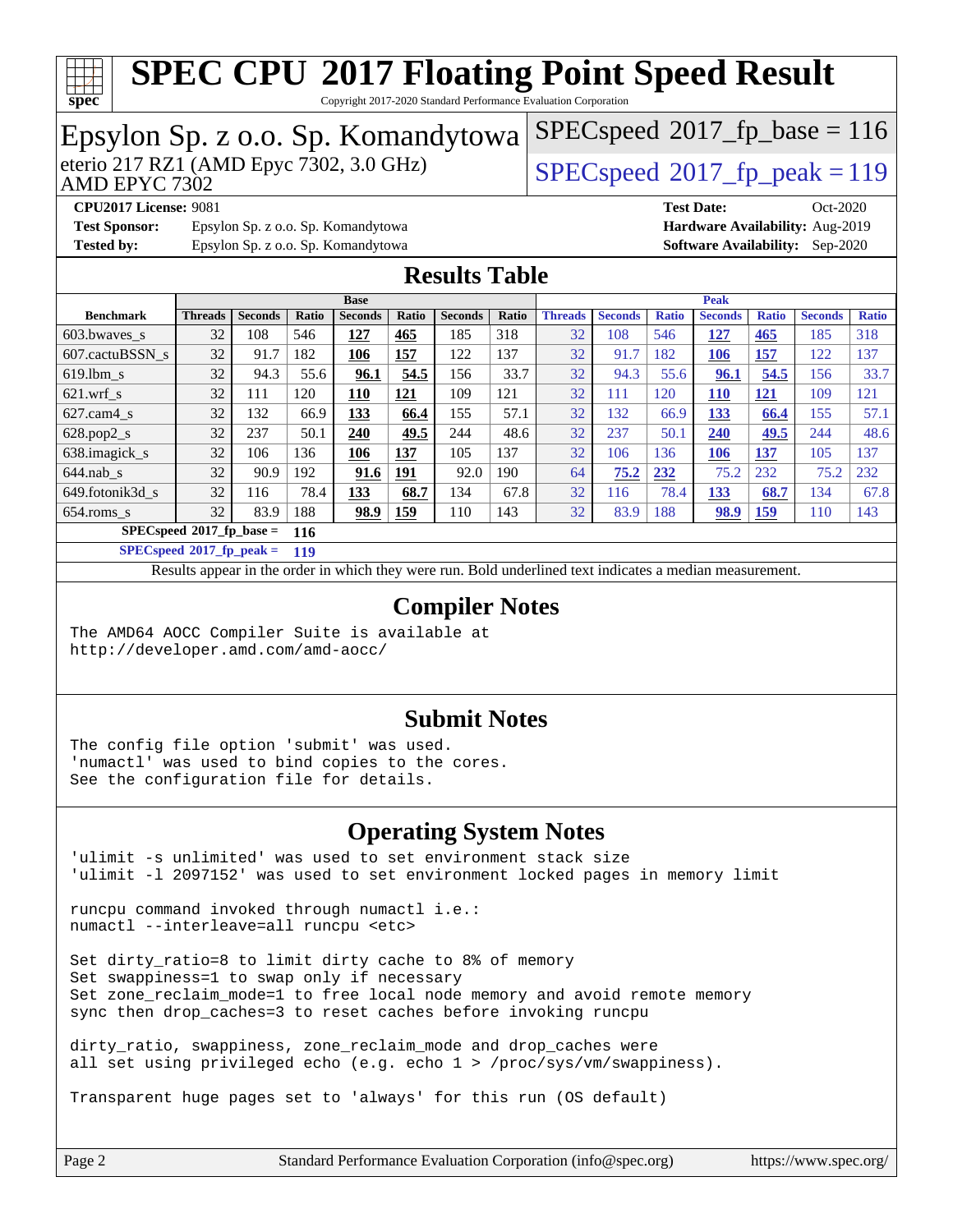

Copyright 2017-2020 Standard Performance Evaluation Corporation

# Epsylon Sp. z o.o. Sp. Komandytowa<br>eterio 217 RZ1 (AMD Epyc 7302, 3.0 GHz)

AMD EPYC 7302

[SPECspeed](http://www.spec.org/auto/cpu2017/Docs/result-fields.html#SPECspeed2017fppeak)<sup>®</sup>2017 fp peak = 119

[SPECspeed](http://www.spec.org/auto/cpu2017/Docs/result-fields.html#SPECspeed2017fpbase)<sup>®</sup>2017 fp base = 116

**[Test Sponsor:](http://www.spec.org/auto/cpu2017/Docs/result-fields.html#TestSponsor)** Epsylon Sp. z o.o. Sp. Komandytowa **[Hardware Availability:](http://www.spec.org/auto/cpu2017/Docs/result-fields.html#HardwareAvailability)** Aug-2019 **[Tested by:](http://www.spec.org/auto/cpu2017/Docs/result-fields.html#Testedby)** Epsylon Sp. z o.o. Sp. Komandytowa **[Software Availability:](http://www.spec.org/auto/cpu2017/Docs/result-fields.html#SoftwareAvailability)** Sep-2020

**[CPU2017 License:](http://www.spec.org/auto/cpu2017/Docs/result-fields.html#CPU2017License)** 9081 **[Test Date:](http://www.spec.org/auto/cpu2017/Docs/result-fields.html#TestDate)** Oct-2020

### **[Environment Variables Notes](http://www.spec.org/auto/cpu2017/Docs/result-fields.html#EnvironmentVariablesNotes)**

Environment variables set by runcpu before the start of the run: GOMP\_CPU\_AFFINITY = "0-63" LD\_LIBRARY\_PATH = "/home/CPU2017-1.1.0/amd\_speed\_aocc200\_rome\_C\_lib/64;/home/CPU2017-1.1.0 /amd\_speed\_aocc200\_rome\_C\_lib/32:" MALLOC\_CONF = "retain:true" OMP\_DYNAMIC = "false" OMP\_SCHEDULE = "static" OMP\_STACKSIZE = "128M" OMP\_THREAD\_LIMIT = "64"

Environment variables set by runcpu during the 644.nab\_s peak run: GOMP CPU AFFINITY = "0 32 1 33 2 34 3 35 4 36 5 37 6 38 7 39 8 40 9 41 10 42 11 43 12 44 13 45 14 46 15 47 16 48 17 49 18 50 19 51 20 52 21 53 22 54 23 55 24 56 25 57 26 58 27 59 28 60 29 61 30 62 31 63"

#### **[General Notes](http://www.spec.org/auto/cpu2017/Docs/result-fields.html#GeneralNotes)**

Binaries were compiled on a system with 2x AMD EPYC 7601 CPU + 512GB Memory using Fedora 26

NA: The test sponsor attests, as of date of publication, that CVE-2017-5754 (Meltdown) is mitigated in the system as tested and documented. Yes: The test sponsor attests, as of date of publication, that CVE-2017-5753 (Spectre variant 1) is mitigated in the system as tested and documented. Yes: The test sponsor attests, as of date of publication, that CVE-2017-5715 (Spectre variant 2) is mitigated in the system as tested and documented.

jemalloc: configured and built with GCC v9.1.0 in Ubuntu 19.04 with -O3 -znver2 -flto jemalloc 5.1.0 is available here: <https://github.com/jemalloc/jemalloc/releases/download/5.1.0/jemalloc-5.1.0.tar.bz2>

### **[Platform Notes](http://www.spec.org/auto/cpu2017/Docs/result-fields.html#PlatformNotes)**

BIOS settings: Power phase shedding = Disabled SVM Mode = Disabled SR-IOV support = Disabled DRAM Scrub time = Disabled NUMA nodes per socket = NPS4 Determinism Slider = Power

 Sysinfo program /home/CPU2017-1.1.0/bin/sysinfo Rev: r6365 of 2019-08-21 295195f888a3d7edb1e6e46a485a0011 running on Zyxel Wed Oct 21 08:42:37 2020

**(Continued on next page)**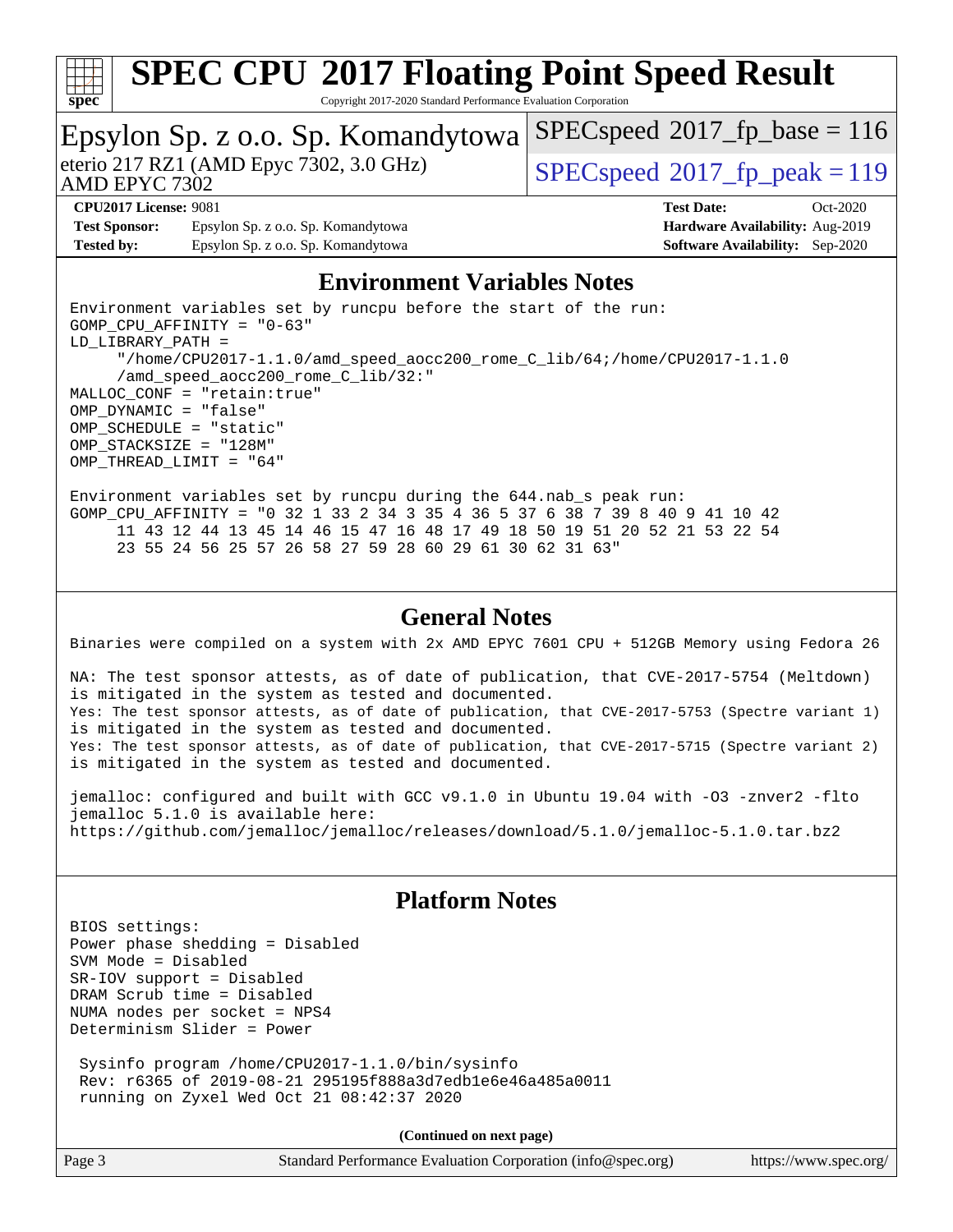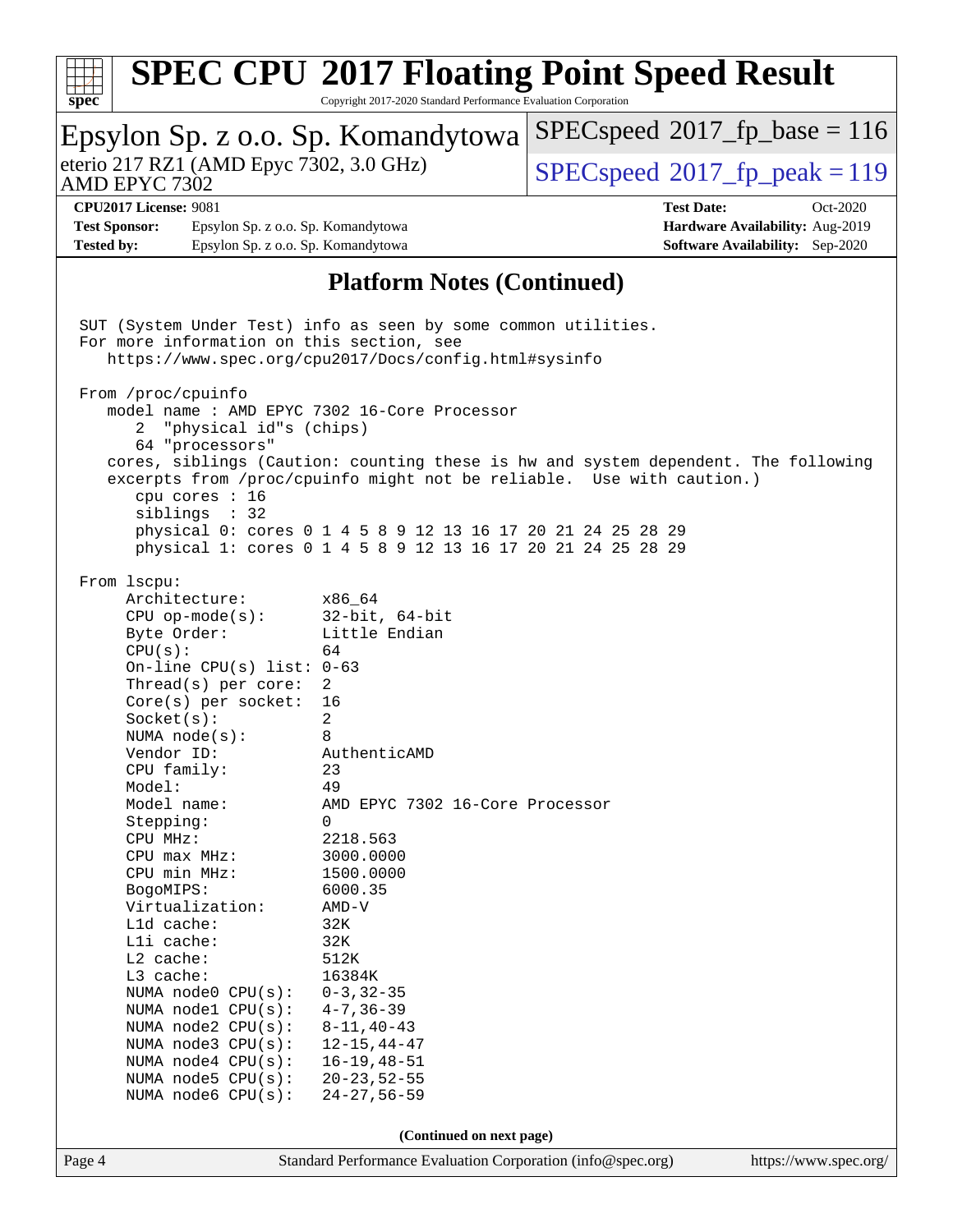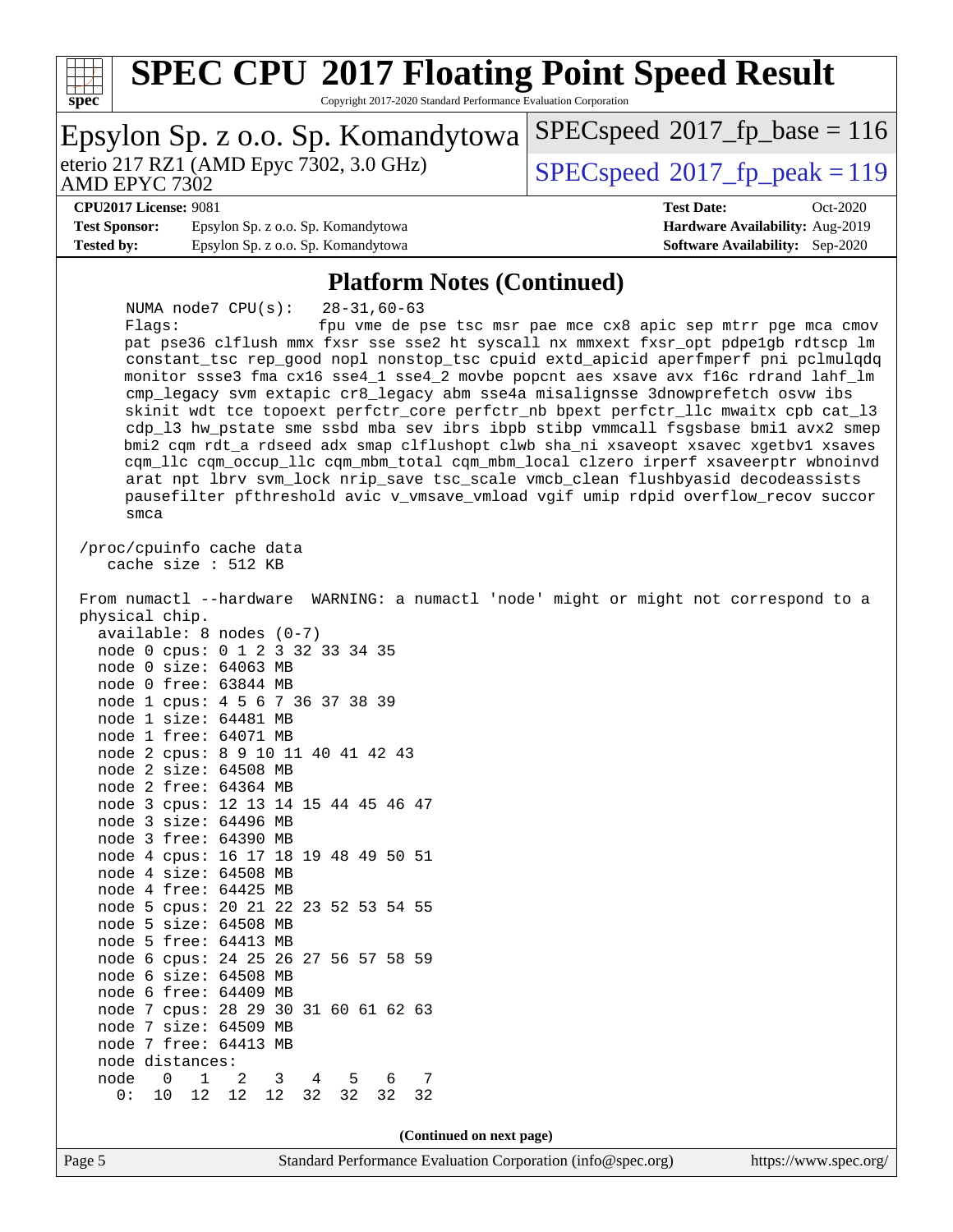| $spec^*$                                                                                                                                                                                                                                                                                                                                                                                                                                                                                                                                                                                                                                            |          |                         |               |                  |                                          |                                    |                                                                                        |          |          |  | <b>SPEC CPU®2017 Floating Point Speed Result</b><br>Copyright 2017-2020 Standard Performance Evaluation Corporation |                       |
|-----------------------------------------------------------------------------------------------------------------------------------------------------------------------------------------------------------------------------------------------------------------------------------------------------------------------------------------------------------------------------------------------------------------------------------------------------------------------------------------------------------------------------------------------------------------------------------------------------------------------------------------------------|----------|-------------------------|---------------|------------------|------------------------------------------|------------------------------------|----------------------------------------------------------------------------------------|----------|----------|--|---------------------------------------------------------------------------------------------------------------------|-----------------------|
| Epsylon Sp. z o.o. Sp. Komandytowa                                                                                                                                                                                                                                                                                                                                                                                                                                                                                                                                                                                                                  |          |                         |               |                  | $SPEC speed^{\circ}2017\_fp\_base = 116$ |                                    |                                                                                        |          |          |  |                                                                                                                     |                       |
| eterio 217 RZ1 (AMD Epyc 7302, 3.0 GHz)<br>AMD EPYC 7302                                                                                                                                                                                                                                                                                                                                                                                                                                                                                                                                                                                            |          |                         |               |                  |                                          |                                    | $SPEC speed^{\circ}2017$ fp peak = 119                                                 |          |          |  |                                                                                                                     |                       |
| <b>CPU2017 License: 9081</b>                                                                                                                                                                                                                                                                                                                                                                                                                                                                                                                                                                                                                        |          |                         |               |                  |                                          |                                    |                                                                                        |          |          |  | <b>Test Date:</b>                                                                                                   | Oct-2020              |
| <b>Test Sponsor:</b>                                                                                                                                                                                                                                                                                                                                                                                                                                                                                                                                                                                                                                |          |                         |               |                  |                                          | Epsylon Sp. z o.o. Sp. Komandytowa |                                                                                        |          |          |  | Hardware Availability: Aug-2019                                                                                     |                       |
| <b>Tested by:</b><br>Epsylon Sp. z o.o. Sp. Komandytowa                                                                                                                                                                                                                                                                                                                                                                                                                                                                                                                                                                                             |          |                         |               |                  |                                          |                                    | <b>Software Availability:</b> Sep-2020                                                 |          |          |  |                                                                                                                     |                       |
| <b>Platform Notes (Continued)</b>                                                                                                                                                                                                                                                                                                                                                                                                                                                                                                                                                                                                                   |          |                         |               |                  |                                          |                                    |                                                                                        |          |          |  |                                                                                                                     |                       |
|                                                                                                                                                                                                                                                                                                                                                                                                                                                                                                                                                                                                                                                     | 1:       | 12                      | 10            | 12               | 12                                       | 32                                 | 32                                                                                     | 32       | 32       |  |                                                                                                                     |                       |
|                                                                                                                                                                                                                                                                                                                                                                                                                                                                                                                                                                                                                                                     | 2:<br>3: | 12<br>$12 \overline{ }$ | 12<br>12      | 10<br>12         | 12<br>10                                 | 32<br>32                           | 32<br>32                                                                               | 32<br>32 | 32<br>32 |  |                                                                                                                     |                       |
|                                                                                                                                                                                                                                                                                                                                                                                                                                                                                                                                                                                                                                                     | 4:       | 32                      | 32            | 32               | 32                                       | 10                                 | 12                                                                                     | 12       | 12       |  |                                                                                                                     |                       |
|                                                                                                                                                                                                                                                                                                                                                                                                                                                                                                                                                                                                                                                     | 5:       | 32                      | 32            | 32               | 32                                       | 12                                 | 10                                                                                     | 12       | 12       |  |                                                                                                                     |                       |
|                                                                                                                                                                                                                                                                                                                                                                                                                                                                                                                                                                                                                                                     | 6:       | 32                      | 32            | 32               | 32                                       | 12                                 | 12                                                                                     | 10       | 12       |  |                                                                                                                     |                       |
|                                                                                                                                                                                                                                                                                                                                                                                                                                                                                                                                                                                                                                                     | 7:       | 32                      | 32            | 32               | 32                                       | $12 \overline{ }$                  | 12                                                                                     | 12       | 10       |  |                                                                                                                     |                       |
|                                                                                                                                                                                                                                                                                                                                                                                                                                                                                                                                                                                                                                                     |          |                         |               |                  |                                          |                                    |                                                                                        |          |          |  |                                                                                                                     |                       |
| From /proc/meminfo<br>MemTotal:<br>527961036 kB                                                                                                                                                                                                                                                                                                                                                                                                                                                                                                                                                                                                     |          |                         |               |                  |                                          |                                    |                                                                                        |          |          |  |                                                                                                                     |                       |
|                                                                                                                                                                                                                                                                                                                                                                                                                                                                                                                                                                                                                                                     |          |                         |               | HugePages_Total: |                                          | 0                                  |                                                                                        |          |          |  |                                                                                                                     |                       |
|                                                                                                                                                                                                                                                                                                                                                                                                                                                                                                                                                                                                                                                     |          |                         | Hugepagesize: |                  |                                          | 2048 kB                            |                                                                                        |          |          |  |                                                                                                                     |                       |
| centos-release: CentOS Linux release 8.2.2004 (Core)<br>centos-release-upstream: Derived from Red Hat Enterprise Linux 8.2 (Source)<br>os-release:<br>NAME="CentOS Linux"<br>VERSION="8 (Core)"<br>ID="centos"<br>ID LIKE="rhel fedora"<br>VERSION_ID="8"<br>PLATFORM_ID="platform:el8"<br>PRETTY_NAME="CentOS Linux 8 (Core)"<br>ANSI_COLOR="0;31"<br>redhat-release: CentOS Linux release 8.2.2004 (Core)<br>system-release: CentOS Linux release 8.2.2004 (Core)<br>system-release-cpe: cpe:/o:centos:centos:8<br>uname $-a$ :<br>Linux Zyxel 4.18.0-193.19.1.el8_2.x86_64 #1 SMP Mon Sep 14 14:37:00 UTC 2020 x86_64<br>x86 64 x86 64 GNU/Linux |          |                         |               |                  |                                          |                                    |                                                                                        |          |          |  |                                                                                                                     |                       |
| Kernel self-reported vulnerability status:                                                                                                                                                                                                                                                                                                                                                                                                                                                                                                                                                                                                          |          |                         |               |                  |                                          |                                    |                                                                                        |          |          |  |                                                                                                                     |                       |
| itlb_multihit:<br>Not affected<br>Not affected<br>$CVE-2018-3620$ (L1 Terminal Fault):<br>Microarchitectural Data Sampling:<br>Not affected<br>CVE-2017-5754 (Meltdown):<br>Not affected<br>CVE-2018-3639 (Speculative Store Bypass): Mitigation: Speculative Store Bypass disabled<br>via prctl and seccomp<br>CVE-2017-5753 (Spectre variant 1):<br>Mitigation: usercopy/swapgs barriers and __user<br>pointer sanitization                                                                                                                                                                                                                       |          |                         |               |                  |                                          |                                    |                                                                                        |          |          |  |                                                                                                                     |                       |
| $CVE-2017-5715$ (Spectre variant 2):<br>filling                                                                                                                                                                                                                                                                                                                                                                                                                                                                                                                                                                                                     |          |                         |               |                  |                                          |                                    | Mitigation: Full AMD retpoline, IBPB:<br>conditional, IBRS_FW, STIBP: conditional, RSB |          |          |  |                                                                                                                     |                       |
| $srbds$ :                                                                                                                                                                                                                                                                                                                                                                                                                                                                                                                                                                                                                                           |          |                         |               |                  |                                          |                                    |                                                                                        |          |          |  | Not affected                                                                                                        |                       |
|                                                                                                                                                                                                                                                                                                                                                                                                                                                                                                                                                                                                                                                     |          |                         |               |                  |                                          |                                    |                                                                                        |          |          |  |                                                                                                                     |                       |
| (Continued on next page)                                                                                                                                                                                                                                                                                                                                                                                                                                                                                                                                                                                                                            |          |                         |               |                  |                                          |                                    |                                                                                        |          |          |  |                                                                                                                     |                       |
| Page 6                                                                                                                                                                                                                                                                                                                                                                                                                                                                                                                                                                                                                                              |          |                         |               |                  |                                          |                                    |                                                                                        |          |          |  | Standard Performance Evaluation Corporation (info@spec.org)                                                         | https://www.spec.org/ |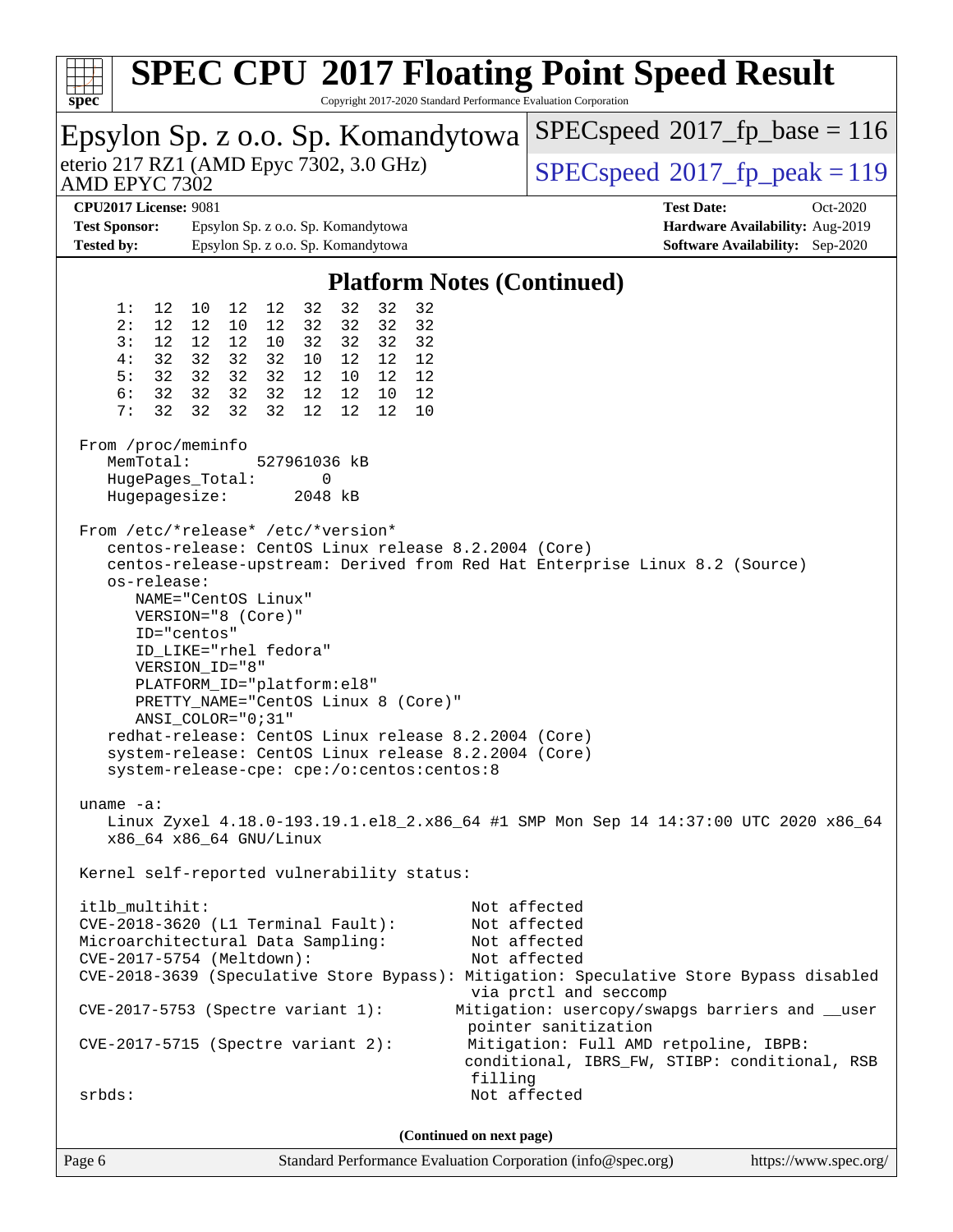| <b>SPEC CPU®2017 Floating Point Speed Result</b><br>Copyright 2017-2020 Standard Performance Evaluation Corporation<br>spec <sup>®</sup>                                                                                                                                                                                                                                                  |                                                                                                            |  |  |  |  |
|-------------------------------------------------------------------------------------------------------------------------------------------------------------------------------------------------------------------------------------------------------------------------------------------------------------------------------------------------------------------------------------------|------------------------------------------------------------------------------------------------------------|--|--|--|--|
| Epsylon Sp. z o.o. Sp. Komandytowa                                                                                                                                                                                                                                                                                                                                                        | $SPEC speed^{\circ}2017\_fp\_base = 116$                                                                   |  |  |  |  |
| eterio 217 RZ1 (AMD Epyc 7302, 3.0 GHz)<br>AMD EPYC 7302                                                                                                                                                                                                                                                                                                                                  | $SPEC speed^{\circ}2017$ fp peak = 119                                                                     |  |  |  |  |
| <b>CPU2017 License: 9081</b><br><b>Test Sponsor:</b><br>Epsylon Sp. z o.o. Sp. Komandytowa<br><b>Tested by:</b><br>Epsylon Sp. z o.o. Sp. Komandytowa                                                                                                                                                                                                                                     | <b>Test Date:</b><br>Oct-2020<br>Hardware Availability: Aug-2019<br><b>Software Availability:</b> Sep-2020 |  |  |  |  |
| <b>Platform Notes (Continued)</b>                                                                                                                                                                                                                                                                                                                                                         |                                                                                                            |  |  |  |  |
| Not affected<br>tsx_async_abort:                                                                                                                                                                                                                                                                                                                                                          |                                                                                                            |  |  |  |  |
| run-level 3 Oct 21 03:23                                                                                                                                                                                                                                                                                                                                                                  |                                                                                                            |  |  |  |  |
| SPEC is set to: /home/CPU2017-1.1.0<br>Type Size Used Avail Use% Mounted on<br>Filesystem<br>/dev/mapper/cl_zyxel-home xfs<br>839G 9.7G 829G<br>$2\%$ /home                                                                                                                                                                                                                               |                                                                                                            |  |  |  |  |
| From /sys/devices/virtual/dmi/id<br>BIOS:<br>American Megatrends Inc. 3003 07/10/2020<br>Vendor: ASUSTeK COMPUTER INC.<br>Product: KNPP-D32-R Series<br>Product Family: Server<br>Serial: System Serial Number                                                                                                                                                                            |                                                                                                            |  |  |  |  |
| this section. The 'dmidecode' program reads system data which is "intended to allow<br>hardware to be accurately determined", but the intent may not be met, as there are<br>frequent changes to hardware, firmware, and the "DMTF SMBIOS" standard.<br>Memory:<br>16x Micron Technology 36ASF4G72PZ-3G2E2 32 kB 2 rank 3200<br>16x Unknown Unknown<br>(End of data from sysinfo program) |                                                                                                            |  |  |  |  |
| <b>Compiler Version Notes</b>                                                                                                                                                                                                                                                                                                                                                             |                                                                                                            |  |  |  |  |
| 619.1bm_s(base, peak) 638.imagick_s(base, peak)<br>C<br>644.nab s(base, peak)                                                                                                                                                                                                                                                                                                             |                                                                                                            |  |  |  |  |
| AOCC.LLVM.2.0.0.B191.2019_07_19 clang version 8.0.0 (CLANG: Jenkins<br>AOCC_2_0_0-Build#191) (based on LLVM AOCC.LLVM.2.0.0.B191.2019_07_19)<br>Target: x86_64-unknown-linux-gnu<br>Thread model: posix                                                                                                                                                                                   |                                                                                                            |  |  |  |  |
| InstalledDir: /sppo/dev/compilers/aocc-compiler-2.0.0/bin                                                                                                                                                                                                                                                                                                                                 |                                                                                                            |  |  |  |  |
| $C++$ , C, Fortran   607.cactuBSSN_s(base, peak)                                                                                                                                                                                                                                                                                                                                          |                                                                                                            |  |  |  |  |
| AOCC.LLVM.2.0.0.B191.2019_07_19 clang version 8.0.0 (CLANG: Jenkins<br>AOCC_2_0_0-Build#191) (based on LLVM AOCC.LLVM.2.0.0.B191.2019_07_19)<br>Target: x86_64-unknown-linux-gnu<br>Thread model: posix<br>InstalledDir: /sppo/dev/compilers/aocc-compiler-2.0.0/bin                                                                                                                      |                                                                                                            |  |  |  |  |
| (Continued on next page)                                                                                                                                                                                                                                                                                                                                                                  |                                                                                                            |  |  |  |  |
| Page 7<br>Standard Performance Evaluation Corporation (info@spec.org)                                                                                                                                                                                                                                                                                                                     | https://www.spec.org/                                                                                      |  |  |  |  |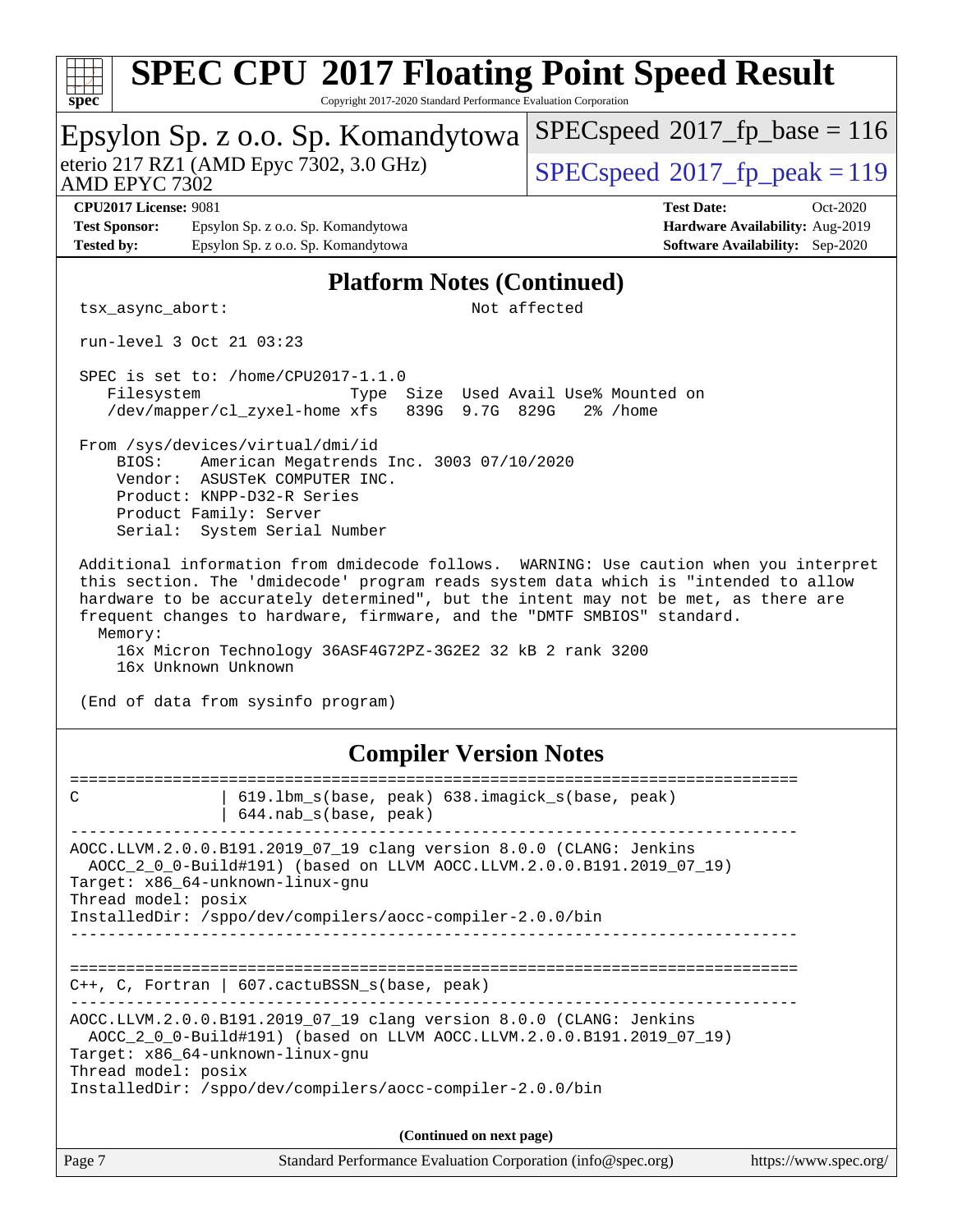

Copyright 2017-2020 Standard Performance Evaluation Corporation

| spec                                                                                                                                                                                                                                                                                                                                                                                                                                                                                                                                         | Copyright 2017-2020 Standard Performance Evaluation Corporation                                                                                                                                                                               |                                         |  |  |  |  |  |
|----------------------------------------------------------------------------------------------------------------------------------------------------------------------------------------------------------------------------------------------------------------------------------------------------------------------------------------------------------------------------------------------------------------------------------------------------------------------------------------------------------------------------------------------|-----------------------------------------------------------------------------------------------------------------------------------------------------------------------------------------------------------------------------------------------|-----------------------------------------|--|--|--|--|--|
|                                                                                                                                                                                                                                                                                                                                                                                                                                                                                                                                              | Epsylon Sp. z o.o. Sp. Komandytowa                                                                                                                                                                                                            | $SPEC speed^{\circ}2017$ fp base = 116  |  |  |  |  |  |
| AMD EPYC 7302                                                                                                                                                                                                                                                                                                                                                                                                                                                                                                                                | eterio 217 RZ1 (AMD Epyc 7302, 3.0 GHz)                                                                                                                                                                                                       | $SPEC speed^{\circ}2017$ _fp_peak = 119 |  |  |  |  |  |
| <b>CPU2017 License: 9081</b>                                                                                                                                                                                                                                                                                                                                                                                                                                                                                                                 |                                                                                                                                                                                                                                               | <b>Test Date:</b><br>Oct-2020           |  |  |  |  |  |
| <b>Test Sponsor:</b>                                                                                                                                                                                                                                                                                                                                                                                                                                                                                                                         | Epsylon Sp. z o.o. Sp. Komandytowa                                                                                                                                                                                                            | Hardware Availability: Aug-2019         |  |  |  |  |  |
| <b>Tested by:</b>                                                                                                                                                                                                                                                                                                                                                                                                                                                                                                                            | Epsylon Sp. z o.o. Sp. Komandytowa                                                                                                                                                                                                            | <b>Software Availability:</b> Sep-2020  |  |  |  |  |  |
| Thread model: posix                                                                                                                                                                                                                                                                                                                                                                                                                                                                                                                          | <b>Compiler Version Notes (Continued)</b><br>AOCC.LLVM.2.0.0.B191.2019_07_19 clang version 8.0.0 (CLANG: Jenkins<br>AOCC_2_0_0-Build#191) (based on LLVM AOCC.LLVM.2.0.0.B191.2019_07_19)<br>Target: x86_64-unknown-linux-gnu                 |                                         |  |  |  |  |  |
| InstalledDir: /sppo/dev/compilers/aocc-compiler-2.0.0/bin<br>AOCC.LLVM.2.0.0.B191.2019_07_19 clang version 8.0.0 (CLANG: Jenkins<br>AOCC_2_0_0-Build#191) (based on LLVM AOCC.LLVM.2.0.0.B191.2019_07_19)<br>Target: x86_64-unknown-linux-gnu<br>Thread model: posix<br>InstalledDir: /sppo/dev/compilers/aocc-compiler-2.0.0/bin                                                                                                                                                                                                            |                                                                                                                                                                                                                                               |                                         |  |  |  |  |  |
| 603.bwaves_s(base, peak) 649.fotonik3d_s(base, peak)<br>Fortran<br>654.roms_s(base, peak)                                                                                                                                                                                                                                                                                                                                                                                                                                                    |                                                                                                                                                                                                                                               |                                         |  |  |  |  |  |
| Thread model: posix                                                                                                                                                                                                                                                                                                                                                                                                                                                                                                                          | AOCC.LLVM.2.0.0.B191.2019_07_19 clang version 8.0.0 (CLANG: Jenkins<br>AOCC_2_0_0-Build#191) (based on LLVM AOCC.LLVM.2.0.0.B191.2019_07_19)<br>Target: x86_64-unknown-linux-gnu<br>InstalledDir: /sppo/dev/compilers/aocc-compiler-2.0.0/bin |                                         |  |  |  |  |  |
| 621.wrf_s(base, peak) 627.cam4_s(base, peak)<br>Fortran, C<br>628.pop2_s(base, peak)                                                                                                                                                                                                                                                                                                                                                                                                                                                         |                                                                                                                                                                                                                                               |                                         |  |  |  |  |  |
| AOCC.LLVM.2.0.0.B191.2019_07_19 clang version 8.0.0 (CLANG: Jenkins<br>AOCC_2_0_0-Build#191) (based on LLVM AOCC.LLVM.2.0.0.B191.2019_07_19)<br>Target: x86_64-unknown-linux-gnu<br>Thread model: posix<br>InstalledDir: /sppo/dev/compilers/aocc-compiler-2.0.0/bin<br>AOCC.LLVM.2.0.0.B191.2019_07_19 clang version 8.0.0 (CLANG: Jenkins<br>AOCC_2_0_0-Build#191) (based on LLVM AOCC.LLVM.2.0.0.B191.2019_07_19)<br>Target: x86_64-unknown-linux-gnu<br>Thread model: posix<br>InstalledDir: /sppo/dev/compilers/aocc-compiler-2.0.0/bin |                                                                                                                                                                                                                                               |                                         |  |  |  |  |  |
|                                                                                                                                                                                                                                                                                                                                                                                                                                                                                                                                              |                                                                                                                                                                                                                                               |                                         |  |  |  |  |  |
| C benchmarks:<br>clang                                                                                                                                                                                                                                                                                                                                                                                                                                                                                                                       | <b>Base Compiler Invocation</b>                                                                                                                                                                                                               |                                         |  |  |  |  |  |

[Fortran benchmarks](http://www.spec.org/auto/cpu2017/Docs/result-fields.html#Fortranbenchmarks): [flang](http://www.spec.org/cpu2017/results/res2020q4/cpu2017-20201026-24261.flags.html#user_FCbase_flang)

**(Continued on next page)**

Page 8 Standard Performance Evaluation Corporation [\(info@spec.org\)](mailto:info@spec.org) <https://www.spec.org/>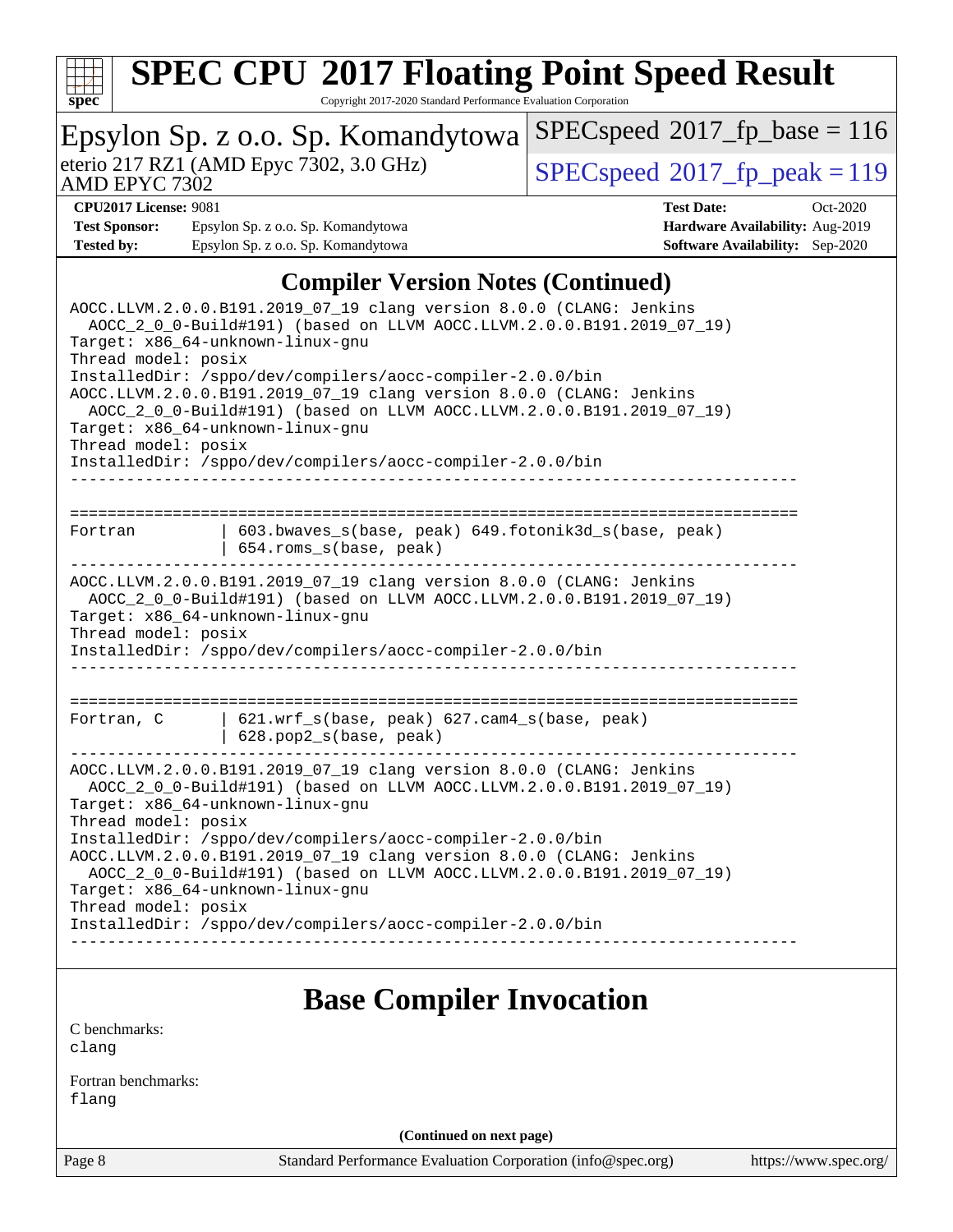

Copyright 2017-2020 Standard Performance Evaluation Corporation

### Epsylon Sp. z o.o. Sp. Komandytowa

eterio 217 RZ1 (AMD Epyc 7302, 3.0 GHz)  $\left| \text{SPEC speed} \right|^{2}$  (2017 fp\_peak = 119

[SPECspeed](http://www.spec.org/auto/cpu2017/Docs/result-fields.html#SPECspeed2017fpbase)<sup>®</sup>2017 fp base = 116

AMD EPYC 7302

**[CPU2017 License:](http://www.spec.org/auto/cpu2017/Docs/result-fields.html#CPU2017License)** 9081 **[Test Date:](http://www.spec.org/auto/cpu2017/Docs/result-fields.html#TestDate)** Oct-2020 **[Test Sponsor:](http://www.spec.org/auto/cpu2017/Docs/result-fields.html#TestSponsor)** Epsylon Sp. z o.o. Sp. Komandytowa **[Hardware Availability:](http://www.spec.org/auto/cpu2017/Docs/result-fields.html#HardwareAvailability)** Aug-2019 **[Tested by:](http://www.spec.org/auto/cpu2017/Docs/result-fields.html#Testedby)** Epsylon Sp. z o.o. Sp. Komandytowa **[Software Availability:](http://www.spec.org/auto/cpu2017/Docs/result-fields.html#SoftwareAvailability)** Sep-2020

## **[Base Compiler Invocation \(Continued\)](http://www.spec.org/auto/cpu2017/Docs/result-fields.html#BaseCompilerInvocation)**

[Benchmarks using both Fortran and C](http://www.spec.org/auto/cpu2017/Docs/result-fields.html#BenchmarksusingbothFortranandC): [flang](http://www.spec.org/cpu2017/results/res2020q4/cpu2017-20201026-24261.flags.html#user_CC_FCbase_flang) [clang](http://www.spec.org/cpu2017/results/res2020q4/cpu2017-20201026-24261.flags.html#user_CC_FCbase_clang-c)

[Benchmarks using Fortran, C, and C++:](http://www.spec.org/auto/cpu2017/Docs/result-fields.html#BenchmarksusingFortranCandCXX) [clang++](http://www.spec.org/cpu2017/results/res2020q4/cpu2017-20201026-24261.flags.html#user_CC_CXX_FCbase_clang-cpp) [clang](http://www.spec.org/cpu2017/results/res2020q4/cpu2017-20201026-24261.flags.html#user_CC_CXX_FCbase_clang-c) [flang](http://www.spec.org/cpu2017/results/res2020q4/cpu2017-20201026-24261.flags.html#user_CC_CXX_FCbase_flang)

### **[Base Portability Flags](http://www.spec.org/auto/cpu2017/Docs/result-fields.html#BasePortabilityFlags)**

 603.bwaves\_s: [-DSPEC\\_LP64](http://www.spec.org/cpu2017/results/res2020q4/cpu2017-20201026-24261.flags.html#suite_baseEXTRA_PORTABILITY603_bwaves_s_DSPEC_LP64) 607.cactuBSSN\_s: [-DSPEC\\_LP64](http://www.spec.org/cpu2017/results/res2020q4/cpu2017-20201026-24261.flags.html#suite_baseEXTRA_PORTABILITY607_cactuBSSN_s_DSPEC_LP64) 619.lbm\_s: [-DSPEC\\_LP64](http://www.spec.org/cpu2017/results/res2020q4/cpu2017-20201026-24261.flags.html#suite_baseEXTRA_PORTABILITY619_lbm_s_DSPEC_LP64) 621.wrf\_s: [-DSPEC\\_CASE\\_FLAG](http://www.spec.org/cpu2017/results/res2020q4/cpu2017-20201026-24261.flags.html#b621.wrf_s_baseCPORTABILITY_DSPEC_CASE_FLAG) [-Mbyteswapio](http://www.spec.org/cpu2017/results/res2020q4/cpu2017-20201026-24261.flags.html#user_baseFPORTABILITY621_wrf_s_F-mbyteswapio_543c39ce38db59bcbc3b888917ef58c313007ae1c27520b689e012995ae261114051d1d5efcb4182d175ce22a6a15532d3a9999882dd2c360e6d853f41da6883) [-DSPEC\\_LP64](http://www.spec.org/cpu2017/results/res2020q4/cpu2017-20201026-24261.flags.html#suite_baseEXTRA_PORTABILITY621_wrf_s_DSPEC_LP64) 627.cam4\_s: [-DSPEC\\_CASE\\_FLAG](http://www.spec.org/cpu2017/results/res2020q4/cpu2017-20201026-24261.flags.html#b627.cam4_s_basePORTABILITY_DSPEC_CASE_FLAG) [-DSPEC\\_LP64](http://www.spec.org/cpu2017/results/res2020q4/cpu2017-20201026-24261.flags.html#suite_baseEXTRA_PORTABILITY627_cam4_s_DSPEC_LP64) 628.pop2\_s: [-DSPEC\\_CASE\\_FLAG](http://www.spec.org/cpu2017/results/res2020q4/cpu2017-20201026-24261.flags.html#b628.pop2_s_baseCPORTABILITY_DSPEC_CASE_FLAG) [-Mbyteswapio](http://www.spec.org/cpu2017/results/res2020q4/cpu2017-20201026-24261.flags.html#user_baseFPORTABILITY628_pop2_s_F-mbyteswapio_543c39ce38db59bcbc3b888917ef58c313007ae1c27520b689e012995ae261114051d1d5efcb4182d175ce22a6a15532d3a9999882dd2c360e6d853f41da6883) [-DSPEC\\_LP64](http://www.spec.org/cpu2017/results/res2020q4/cpu2017-20201026-24261.flags.html#suite_baseEXTRA_PORTABILITY628_pop2_s_DSPEC_LP64) 638.imagick\_s: [-DSPEC\\_LP64](http://www.spec.org/cpu2017/results/res2020q4/cpu2017-20201026-24261.flags.html#suite_baseEXTRA_PORTABILITY638_imagick_s_DSPEC_LP64) 644.nab\_s: [-DSPEC\\_LP64](http://www.spec.org/cpu2017/results/res2020q4/cpu2017-20201026-24261.flags.html#suite_baseEXTRA_PORTABILITY644_nab_s_DSPEC_LP64) 649.fotonik3d\_s: [-DSPEC\\_LP64](http://www.spec.org/cpu2017/results/res2020q4/cpu2017-20201026-24261.flags.html#suite_baseEXTRA_PORTABILITY649_fotonik3d_s_DSPEC_LP64) 654.roms\_s: [-DSPEC\\_LP64](http://www.spec.org/cpu2017/results/res2020q4/cpu2017-20201026-24261.flags.html#suite_baseEXTRA_PORTABILITY654_roms_s_DSPEC_LP64)

## **[Base Optimization Flags](http://www.spec.org/auto/cpu2017/Docs/result-fields.html#BaseOptimizationFlags)**

#### [C benchmarks](http://www.spec.org/auto/cpu2017/Docs/result-fields.html#Cbenchmarks):

[-flto](http://www.spec.org/cpu2017/results/res2020q4/cpu2017-20201026-24261.flags.html#user_CCbase_aocc-flto) [-Wl,-mllvm -Wl,-function-specialize](http://www.spec.org/cpu2017/results/res2020q4/cpu2017-20201026-24261.flags.html#user_CCbase_F-function-specialize_7e7e661e57922243ee67c9a1251cb8910e607325179a0ce7f2884e09a6f5d4a5ef0ae4f37e8a2a11c95fc48e931f06dc2b6016f14b511fcb441e048bef1b065a) [-Wl,-mllvm -Wl,-region-vectorize](http://www.spec.org/cpu2017/results/res2020q4/cpu2017-20201026-24261.flags.html#user_CCbase_F-region-vectorize_fb6c6b5aa293c88efc6c7c2b52b20755e943585b1fe8658c35afef78727fff56e1a56891413c30e36b8e2a6f9a71126986319243e80eb6110b78b288f533c52b) [-Wl,-mllvm -Wl,-vector-library=LIBMVEC](http://www.spec.org/cpu2017/results/res2020q4/cpu2017-20201026-24261.flags.html#user_CCbase_F-use-vector-library_0a14b27fae317f283640384a31f7bfcc2bd4c1d0b5cfc618a3a430800c9b20217b00f61303eff223a3251b4f06ffbc9739dc5296db9d1fbb9ad24a3939d86d66) [-Wl,-mllvm -Wl,-reduce-array-computations=3](http://www.spec.org/cpu2017/results/res2020q4/cpu2017-20201026-24261.flags.html#user_CCbase_F-reduce-array-computations_b882aefe7a5dda4e33149f6299762b9a720dace3e498e13756f4c04e5a19edf5315c1f3993de2e61ec41e8c206231f84e05da7040e1bb5d69ba27d10a12507e4) [-O3](http://www.spec.org/cpu2017/results/res2020q4/cpu2017-20201026-24261.flags.html#user_CCbase_F-O3) [-ffast-math](http://www.spec.org/cpu2017/results/res2020q4/cpu2017-20201026-24261.flags.html#user_CCbase_aocc-ffast-math) [-march=znver2](http://www.spec.org/cpu2017/results/res2020q4/cpu2017-20201026-24261.flags.html#user_CCbase_aocc-march_3e2e19cff2eeef60c5d90b059483627c9ea47eca6d66670dbd53f9185f6439e27eb5e104cf773e9e8ab18c8842ce63e461a3e948d0214bd567ef3ade411bf467) [-fstruct-layout=3](http://www.spec.org/cpu2017/results/res2020q4/cpu2017-20201026-24261.flags.html#user_CCbase_F-struct-layout) [-mllvm -unroll-threshold=50](http://www.spec.org/cpu2017/results/res2020q4/cpu2017-20201026-24261.flags.html#user_CCbase_F-unroll-threshold_458874500b2c105d6d5cb4d7a611c40e2b16e9e3d26b355fea72d644c3673b4de4b3932662f0ed3dbec75c491a13da2d2ca81180bd779dc531083ef1e1e549dc) [-fremap-arrays](http://www.spec.org/cpu2017/results/res2020q4/cpu2017-20201026-24261.flags.html#user_CCbase_F-fremap-arrays) [-mllvm -function-specialize](http://www.spec.org/cpu2017/results/res2020q4/cpu2017-20201026-24261.flags.html#user_CCbase_F-function-specialize_233b3bdba86027f1b094368157e481c5bc59f40286dc25bfadc1858dcd5745c24fd30d5f188710db7fea399bcc9f44a80b3ce3aacc70a8870250c3ae5e1f35b8) [-mllvm -enable-gvn-hoist](http://www.spec.org/cpu2017/results/res2020q4/cpu2017-20201026-24261.flags.html#user_CCbase_F-enable-gvn-hoist_e5856354646dd6ca1333a0ad99b817e4cf8932b91b82809fd8fd47ceff7b22a89eba5c98fd3e3fa5200368fd772cec3dd56abc3c8f7b655a71b9f9848dddedd5) [-mllvm -reduce-array-computations=3](http://www.spec.org/cpu2017/results/res2020q4/cpu2017-20201026-24261.flags.html#user_CCbase_F-reduce-array-computations_aceadb8604558b566e0e3a0d7a3c1533923dd1fa0889614e16288028922629a28d5695c24d3b3be4306b1e311c54317dfffe3a2e57fbcaabc737a1798de39145) [-mllvm -global-vectorize-slp](http://www.spec.org/cpu2017/results/res2020q4/cpu2017-20201026-24261.flags.html#user_CCbase_F-global-vectorize-slp_a3935e8627af4ced727033b1ffd4db27f4d541a363d28d82bf4c2925fb3a0fd4115d6e42d13a2829f9e024d6608eb67a85cb49770f2da5c5ac8dbc737afad603) [-mllvm -vector-library=LIBMVEC](http://www.spec.org/cpu2017/results/res2020q4/cpu2017-20201026-24261.flags.html#user_CCbase_F-use-vector-library_e584e20b4f7ec96aa109254b65d8e01d864f3d68580371b9d93ed7c338191d4cfce20c3c864632264effc6bbe4c7c38153d02096a342ee92501c4a53204a7871) [-mllvm -inline-threshold=1000](http://www.spec.org/cpu2017/results/res2020q4/cpu2017-20201026-24261.flags.html#user_CCbase_dragonegg-llvm-inline-threshold_b7832241b0a6397e4ecdbaf0eb7defdc10f885c2a282fa3240fdc99844d543fda39cf8a4a9dccf68cf19b5438ac3b455264f478df15da0f4988afa40d8243bab) [-flv-function-specialization](http://www.spec.org/cpu2017/results/res2020q4/cpu2017-20201026-24261.flags.html#user_CCbase_F-flv-function-specialization) [-z muldefs](http://www.spec.org/cpu2017/results/res2020q4/cpu2017-20201026-24261.flags.html#user_CCbase_aocc-muldefs) [-DSPEC\\_OPENMP](http://www.spec.org/cpu2017/results/res2020q4/cpu2017-20201026-24261.flags.html#suite_CCbase_DSPEC_OPENMP) [-fopenmp](http://www.spec.org/cpu2017/results/res2020q4/cpu2017-20201026-24261.flags.html#user_CCbase_aocc-fopenmp) [-fopenmp=libomp](http://www.spec.org/cpu2017/results/res2020q4/cpu2017-20201026-24261.flags.html#user_CCbase_aocc-fopenmp_3eb6ab80166bcc84161ff8c20c8d5bc344f88119f45620444596454f7d72e99b7a0ceefc2d1b4d190bd07306bbfdfc20f11f5a2dc69c9b03c72239f8406741c3) [-lomp](http://www.spec.org/cpu2017/results/res2020q4/cpu2017-20201026-24261.flags.html#user_CCbase_F-lomp) [-lpthread](http://www.spec.org/cpu2017/results/res2020q4/cpu2017-20201026-24261.flags.html#user_CCbase_F-lpthread) [-ldl](http://www.spec.org/cpu2017/results/res2020q4/cpu2017-20201026-24261.flags.html#user_CCbase_F-ldl) [-lmvec](http://www.spec.org/cpu2017/results/res2020q4/cpu2017-20201026-24261.flags.html#user_CCbase_F-lmvec) [-lamdlibm](http://www.spec.org/cpu2017/results/res2020q4/cpu2017-20201026-24261.flags.html#user_CCbase_F-lamdlibm) [-ljemalloc](http://www.spec.org/cpu2017/results/res2020q4/cpu2017-20201026-24261.flags.html#user_CCbase_jemalloc-lib) [-lflang](http://www.spec.org/cpu2017/results/res2020q4/cpu2017-20201026-24261.flags.html#user_CCbase_F-lflang)

#### [Fortran benchmarks](http://www.spec.org/auto/cpu2017/Docs/result-fields.html#Fortranbenchmarks):

[-flto](http://www.spec.org/cpu2017/results/res2020q4/cpu2017-20201026-24261.flags.html#user_FCbase_aocc-flto) [-Wl,-mllvm -Wl,-function-specialize](http://www.spec.org/cpu2017/results/res2020q4/cpu2017-20201026-24261.flags.html#user_FCbase_F-function-specialize_7e7e661e57922243ee67c9a1251cb8910e607325179a0ce7f2884e09a6f5d4a5ef0ae4f37e8a2a11c95fc48e931f06dc2b6016f14b511fcb441e048bef1b065a) [-Wl,-mllvm -Wl,-region-vectorize](http://www.spec.org/cpu2017/results/res2020q4/cpu2017-20201026-24261.flags.html#user_FCbase_F-region-vectorize_fb6c6b5aa293c88efc6c7c2b52b20755e943585b1fe8658c35afef78727fff56e1a56891413c30e36b8e2a6f9a71126986319243e80eb6110b78b288f533c52b) [-Wl,-mllvm -Wl,-vector-library=LIBMVEC](http://www.spec.org/cpu2017/results/res2020q4/cpu2017-20201026-24261.flags.html#user_FCbase_F-use-vector-library_0a14b27fae317f283640384a31f7bfcc2bd4c1d0b5cfc618a3a430800c9b20217b00f61303eff223a3251b4f06ffbc9739dc5296db9d1fbb9ad24a3939d86d66) [-Wl,-mllvm -Wl,-reduce-array-computations=3](http://www.spec.org/cpu2017/results/res2020q4/cpu2017-20201026-24261.flags.html#user_FCbase_F-reduce-array-computations_b882aefe7a5dda4e33149f6299762b9a720dace3e498e13756f4c04e5a19edf5315c1f3993de2e61ec41e8c206231f84e05da7040e1bb5d69ba27d10a12507e4) [-O3](http://www.spec.org/cpu2017/results/res2020q4/cpu2017-20201026-24261.flags.html#user_FCbase_F-O3) [-march=znver2](http://www.spec.org/cpu2017/results/res2020q4/cpu2017-20201026-24261.flags.html#user_FCbase_aocc-march_3e2e19cff2eeef60c5d90b059483627c9ea47eca6d66670dbd53f9185f6439e27eb5e104cf773e9e8ab18c8842ce63e461a3e948d0214bd567ef3ade411bf467) [-funroll-loops](http://www.spec.org/cpu2017/results/res2020q4/cpu2017-20201026-24261.flags.html#user_FCbase_aocc-unroll-loops) [-Mrecursive](http://www.spec.org/cpu2017/results/res2020q4/cpu2017-20201026-24261.flags.html#user_FCbase_F-mrecursive_20a145d63f12d5750a899e17d4450b5b8b40330a9bb4af13688ca650e6fb30857bbbe44fb35cdbb895df6e5b2769de0a0d7659f51ff17acfbef6febafec4023f) [-mllvm -vector-library=LIBMVEC](http://www.spec.org/cpu2017/results/res2020q4/cpu2017-20201026-24261.flags.html#user_FCbase_F-use-vector-library_e584e20b4f7ec96aa109254b65d8e01d864f3d68580371b9d93ed7c338191d4cfce20c3c864632264effc6bbe4c7c38153d02096a342ee92501c4a53204a7871) [-z muldefs](http://www.spec.org/cpu2017/results/res2020q4/cpu2017-20201026-24261.flags.html#user_FCbase_aocc-muldefs) [-Kieee](http://www.spec.org/cpu2017/results/res2020q4/cpu2017-20201026-24261.flags.html#user_FCbase_F-kieee) [-fno-finite-math-only](http://www.spec.org/cpu2017/results/res2020q4/cpu2017-20201026-24261.flags.html#user_FCbase_aocc-fno-finite-math-only) [-DSPEC\\_OPENMP](http://www.spec.org/cpu2017/results/res2020q4/cpu2017-20201026-24261.flags.html#suite_FCbase_DSPEC_OPENMP) [-fopenmp](http://www.spec.org/cpu2017/results/res2020q4/cpu2017-20201026-24261.flags.html#user_FCbase_aocc-fopenmp) [-fopenmp=libomp](http://www.spec.org/cpu2017/results/res2020q4/cpu2017-20201026-24261.flags.html#user_FCbase_aocc-fopenmp_3eb6ab80166bcc84161ff8c20c8d5bc344f88119f45620444596454f7d72e99b7a0ceefc2d1b4d190bd07306bbfdfc20f11f5a2dc69c9b03c72239f8406741c3) [-lomp](http://www.spec.org/cpu2017/results/res2020q4/cpu2017-20201026-24261.flags.html#user_FCbase_F-lomp) [-lpthread](http://www.spec.org/cpu2017/results/res2020q4/cpu2017-20201026-24261.flags.html#user_FCbase_F-lpthread) [-ldl](http://www.spec.org/cpu2017/results/res2020q4/cpu2017-20201026-24261.flags.html#user_FCbase_F-ldl) [-lmvec](http://www.spec.org/cpu2017/results/res2020q4/cpu2017-20201026-24261.flags.html#user_FCbase_F-lmvec) [-lamdlibm](http://www.spec.org/cpu2017/results/res2020q4/cpu2017-20201026-24261.flags.html#user_FCbase_F-lamdlibm) [-ljemalloc](http://www.spec.org/cpu2017/results/res2020q4/cpu2017-20201026-24261.flags.html#user_FCbase_jemalloc-lib) [-lflang](http://www.spec.org/cpu2017/results/res2020q4/cpu2017-20201026-24261.flags.html#user_FCbase_F-lflang)

**(Continued on next page)**

| Page 9 | Standard Performance Evaluation Corporation (info@spec.org) | https://www.spec.org/ |
|--------|-------------------------------------------------------------|-----------------------|
|--------|-------------------------------------------------------------|-----------------------|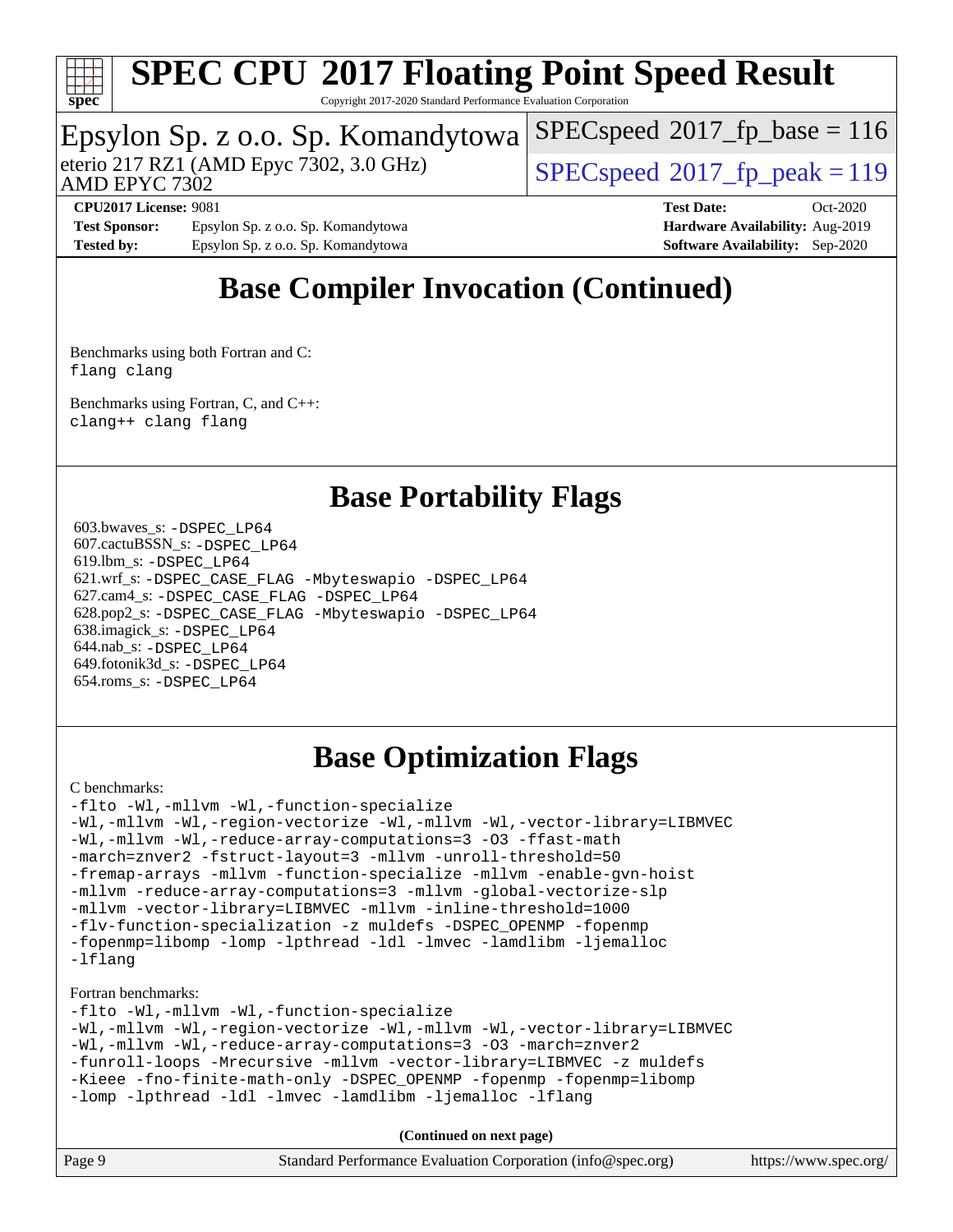

Copyright 2017-2020 Standard Performance Evaluation Corporation

#### Epsylon Sp. z o.o. Sp. Komandytowa AMD EPYC 7302 eterio 217 RZ1 (AMD Epyc 7302, 3.0 GHz)  $\left| \text{SPEC speed} \right|^{2}$  (2017 fp\_peak = 119 [SPECspeed](http://www.spec.org/auto/cpu2017/Docs/result-fields.html#SPECspeed2017fpbase)<sup>®</sup>2017 fp base = 116 **[CPU2017 License:](http://www.spec.org/auto/cpu2017/Docs/result-fields.html#CPU2017License)** 9081 **[Test Date:](http://www.spec.org/auto/cpu2017/Docs/result-fields.html#TestDate)** Oct-2020 **[Test Sponsor:](http://www.spec.org/auto/cpu2017/Docs/result-fields.html#TestSponsor)** Epsylon Sp. z o.o. Sp. Komandytowa **[Hardware Availability:](http://www.spec.org/auto/cpu2017/Docs/result-fields.html#HardwareAvailability)** Aug-2019 **[Tested by:](http://www.spec.org/auto/cpu2017/Docs/result-fields.html#Testedby)** Epsylon Sp. z o.o. Sp. Komandytowa **[Software Availability:](http://www.spec.org/auto/cpu2017/Docs/result-fields.html#SoftwareAvailability)** Sep-2020

## **[Base Optimization Flags \(Continued\)](http://www.spec.org/auto/cpu2017/Docs/result-fields.html#BaseOptimizationFlags)**

[Benchmarks using both Fortran and C](http://www.spec.org/auto/cpu2017/Docs/result-fields.html#BenchmarksusingbothFortranandC):

[-flto](http://www.spec.org/cpu2017/results/res2020q4/cpu2017-20201026-24261.flags.html#user_CC_FCbase_aocc-flto) [-Wl,-mllvm -Wl,-function-specialize](http://www.spec.org/cpu2017/results/res2020q4/cpu2017-20201026-24261.flags.html#user_CC_FCbase_F-function-specialize_7e7e661e57922243ee67c9a1251cb8910e607325179a0ce7f2884e09a6f5d4a5ef0ae4f37e8a2a11c95fc48e931f06dc2b6016f14b511fcb441e048bef1b065a) [-Wl,-mllvm -Wl,-region-vectorize](http://www.spec.org/cpu2017/results/res2020q4/cpu2017-20201026-24261.flags.html#user_CC_FCbase_F-region-vectorize_fb6c6b5aa293c88efc6c7c2b52b20755e943585b1fe8658c35afef78727fff56e1a56891413c30e36b8e2a6f9a71126986319243e80eb6110b78b288f533c52b) [-Wl,-mllvm -Wl,-vector-library=LIBMVEC](http://www.spec.org/cpu2017/results/res2020q4/cpu2017-20201026-24261.flags.html#user_CC_FCbase_F-use-vector-library_0a14b27fae317f283640384a31f7bfcc2bd4c1d0b5cfc618a3a430800c9b20217b00f61303eff223a3251b4f06ffbc9739dc5296db9d1fbb9ad24a3939d86d66) [-Wl,-mllvm -Wl,-reduce-array-computations=3](http://www.spec.org/cpu2017/results/res2020q4/cpu2017-20201026-24261.flags.html#user_CC_FCbase_F-reduce-array-computations_b882aefe7a5dda4e33149f6299762b9a720dace3e498e13756f4c04e5a19edf5315c1f3993de2e61ec41e8c206231f84e05da7040e1bb5d69ba27d10a12507e4) [-O3](http://www.spec.org/cpu2017/results/res2020q4/cpu2017-20201026-24261.flags.html#user_CC_FCbase_F-O3) [-ffast-math](http://www.spec.org/cpu2017/results/res2020q4/cpu2017-20201026-24261.flags.html#user_CC_FCbase_aocc-ffast-math) [-march=znver2](http://www.spec.org/cpu2017/results/res2020q4/cpu2017-20201026-24261.flags.html#user_CC_FCbase_aocc-march_3e2e19cff2eeef60c5d90b059483627c9ea47eca6d66670dbd53f9185f6439e27eb5e104cf773e9e8ab18c8842ce63e461a3e948d0214bd567ef3ade411bf467) [-fstruct-layout=3](http://www.spec.org/cpu2017/results/res2020q4/cpu2017-20201026-24261.flags.html#user_CC_FCbase_F-struct-layout) [-mllvm -unroll-threshold=50](http://www.spec.org/cpu2017/results/res2020q4/cpu2017-20201026-24261.flags.html#user_CC_FCbase_F-unroll-threshold_458874500b2c105d6d5cb4d7a611c40e2b16e9e3d26b355fea72d644c3673b4de4b3932662f0ed3dbec75c491a13da2d2ca81180bd779dc531083ef1e1e549dc) [-fremap-arrays](http://www.spec.org/cpu2017/results/res2020q4/cpu2017-20201026-24261.flags.html#user_CC_FCbase_F-fremap-arrays) [-mllvm -function-specialize](http://www.spec.org/cpu2017/results/res2020q4/cpu2017-20201026-24261.flags.html#user_CC_FCbase_F-function-specialize_233b3bdba86027f1b094368157e481c5bc59f40286dc25bfadc1858dcd5745c24fd30d5f188710db7fea399bcc9f44a80b3ce3aacc70a8870250c3ae5e1f35b8) [-mllvm -enable-gvn-hoist](http://www.spec.org/cpu2017/results/res2020q4/cpu2017-20201026-24261.flags.html#user_CC_FCbase_F-enable-gvn-hoist_e5856354646dd6ca1333a0ad99b817e4cf8932b91b82809fd8fd47ceff7b22a89eba5c98fd3e3fa5200368fd772cec3dd56abc3c8f7b655a71b9f9848dddedd5) [-mllvm -reduce-array-computations=3](http://www.spec.org/cpu2017/results/res2020q4/cpu2017-20201026-24261.flags.html#user_CC_FCbase_F-reduce-array-computations_aceadb8604558b566e0e3a0d7a3c1533923dd1fa0889614e16288028922629a28d5695c24d3b3be4306b1e311c54317dfffe3a2e57fbcaabc737a1798de39145) [-mllvm -global-vectorize-slp](http://www.spec.org/cpu2017/results/res2020q4/cpu2017-20201026-24261.flags.html#user_CC_FCbase_F-global-vectorize-slp_a3935e8627af4ced727033b1ffd4db27f4d541a363d28d82bf4c2925fb3a0fd4115d6e42d13a2829f9e024d6608eb67a85cb49770f2da5c5ac8dbc737afad603) [-mllvm -vector-library=LIBMVEC](http://www.spec.org/cpu2017/results/res2020q4/cpu2017-20201026-24261.flags.html#user_CC_FCbase_F-use-vector-library_e584e20b4f7ec96aa109254b65d8e01d864f3d68580371b9d93ed7c338191d4cfce20c3c864632264effc6bbe4c7c38153d02096a342ee92501c4a53204a7871) [-mllvm -inline-threshold=1000](http://www.spec.org/cpu2017/results/res2020q4/cpu2017-20201026-24261.flags.html#user_CC_FCbase_dragonegg-llvm-inline-threshold_b7832241b0a6397e4ecdbaf0eb7defdc10f885c2a282fa3240fdc99844d543fda39cf8a4a9dccf68cf19b5438ac3b455264f478df15da0f4988afa40d8243bab) [-flv-function-specialization](http://www.spec.org/cpu2017/results/res2020q4/cpu2017-20201026-24261.flags.html#user_CC_FCbase_F-flv-function-specialization) [-funroll-loops](http://www.spec.org/cpu2017/results/res2020q4/cpu2017-20201026-24261.flags.html#user_CC_FCbase_aocc-unroll-loops) [-Mrecursive](http://www.spec.org/cpu2017/results/res2020q4/cpu2017-20201026-24261.flags.html#user_CC_FCbase_F-mrecursive_20a145d63f12d5750a899e17d4450b5b8b40330a9bb4af13688ca650e6fb30857bbbe44fb35cdbb895df6e5b2769de0a0d7659f51ff17acfbef6febafec4023f) [-z muldefs](http://www.spec.org/cpu2017/results/res2020q4/cpu2017-20201026-24261.flags.html#user_CC_FCbase_aocc-muldefs) [-Kieee](http://www.spec.org/cpu2017/results/res2020q4/cpu2017-20201026-24261.flags.html#user_CC_FCbase_F-kieee) [-fno-finite-math-only](http://www.spec.org/cpu2017/results/res2020q4/cpu2017-20201026-24261.flags.html#user_CC_FCbase_aocc-fno-finite-math-only) [-DSPEC\\_OPENMP](http://www.spec.org/cpu2017/results/res2020q4/cpu2017-20201026-24261.flags.html#suite_CC_FCbase_DSPEC_OPENMP) [-fopenmp](http://www.spec.org/cpu2017/results/res2020q4/cpu2017-20201026-24261.flags.html#user_CC_FCbase_aocc-fopenmp) [-fopenmp=libomp](http://www.spec.org/cpu2017/results/res2020q4/cpu2017-20201026-24261.flags.html#user_CC_FCbase_aocc-fopenmp_3eb6ab80166bcc84161ff8c20c8d5bc344f88119f45620444596454f7d72e99b7a0ceefc2d1b4d190bd07306bbfdfc20f11f5a2dc69c9b03c72239f8406741c3) [-lomp](http://www.spec.org/cpu2017/results/res2020q4/cpu2017-20201026-24261.flags.html#user_CC_FCbase_F-lomp) [-lpthread](http://www.spec.org/cpu2017/results/res2020q4/cpu2017-20201026-24261.flags.html#user_CC_FCbase_F-lpthread) [-ldl](http://www.spec.org/cpu2017/results/res2020q4/cpu2017-20201026-24261.flags.html#user_CC_FCbase_F-ldl) [-lmvec](http://www.spec.org/cpu2017/results/res2020q4/cpu2017-20201026-24261.flags.html#user_CC_FCbase_F-lmvec) [-lamdlibm](http://www.spec.org/cpu2017/results/res2020q4/cpu2017-20201026-24261.flags.html#user_CC_FCbase_F-lamdlibm) [-ljemalloc](http://www.spec.org/cpu2017/results/res2020q4/cpu2017-20201026-24261.flags.html#user_CC_FCbase_jemalloc-lib) [-lflang](http://www.spec.org/cpu2017/results/res2020q4/cpu2017-20201026-24261.flags.html#user_CC_FCbase_F-lflang)

#### [Benchmarks using Fortran, C, and C++:](http://www.spec.org/auto/cpu2017/Docs/result-fields.html#BenchmarksusingFortranCandCXX)

```
-std=c++98 -flto -Wl,-mllvm -Wl,-function-specialize
-Wl,-mllvm -Wl,-region-vectorize-Wl,-mllvm -Wl,-vector-library=LIBMVEC
-Wl,-mllvm -Wl,-reduce-array-computations=3
-Wl,-mllvm -Wl,-suppress-fmas -O3 -ffast-math -march=znver2
-fstruct-layout=3 -mllvm -unroll-threshold=50 -fremap-arrays
-mllvm -function-specialize -mllvm -enable-gvn-hoist
-mllvm -reduce-array-computations=3 -mllvm -global-vectorize-slp
-mllvm -vector-library=LIBMVEC -mllvm -inline-threshold=1000
-flv-function-specialization -mllvm -loop-unswitch-threshold=200000
-mllvm -unroll-threshold=100 -mllvm -enable-partial-unswitch
-funroll-loops -Mrecursive -z muldefs -Kieee -fno-finite-math-only
-DSPEC_OPENMP -fopenmp -fopenmp=libomp -lomp -lpthread -ldl -lmvec
-lamdlibm -ljemalloc -lflang
```
### **[Base Other Flags](http://www.spec.org/auto/cpu2017/Docs/result-fields.html#BaseOtherFlags)**

[C benchmarks](http://www.spec.org/auto/cpu2017/Docs/result-fields.html#Cbenchmarks): [-Wno-return-type](http://www.spec.org/cpu2017/results/res2020q4/cpu2017-20201026-24261.flags.html#user_CCbase_F-Waocc-no-return-type)

[Fortran benchmarks](http://www.spec.org/auto/cpu2017/Docs/result-fields.html#Fortranbenchmarks): [-Wno-return-type](http://www.spec.org/cpu2017/results/res2020q4/cpu2017-20201026-24261.flags.html#user_FCbase_F-Waocc-no-return-type)

[Benchmarks using both Fortran and C](http://www.spec.org/auto/cpu2017/Docs/result-fields.html#BenchmarksusingbothFortranandC): [-Wno-return-type](http://www.spec.org/cpu2017/results/res2020q4/cpu2017-20201026-24261.flags.html#user_CC_FCbase_F-Waocc-no-return-type)

[Benchmarks using Fortran, C, and C++:](http://www.spec.org/auto/cpu2017/Docs/result-fields.html#BenchmarksusingFortranCandCXX) [-Wno-return-type](http://www.spec.org/cpu2017/results/res2020q4/cpu2017-20201026-24261.flags.html#user_CC_CXX_FCbase_F-Waocc-no-return-type)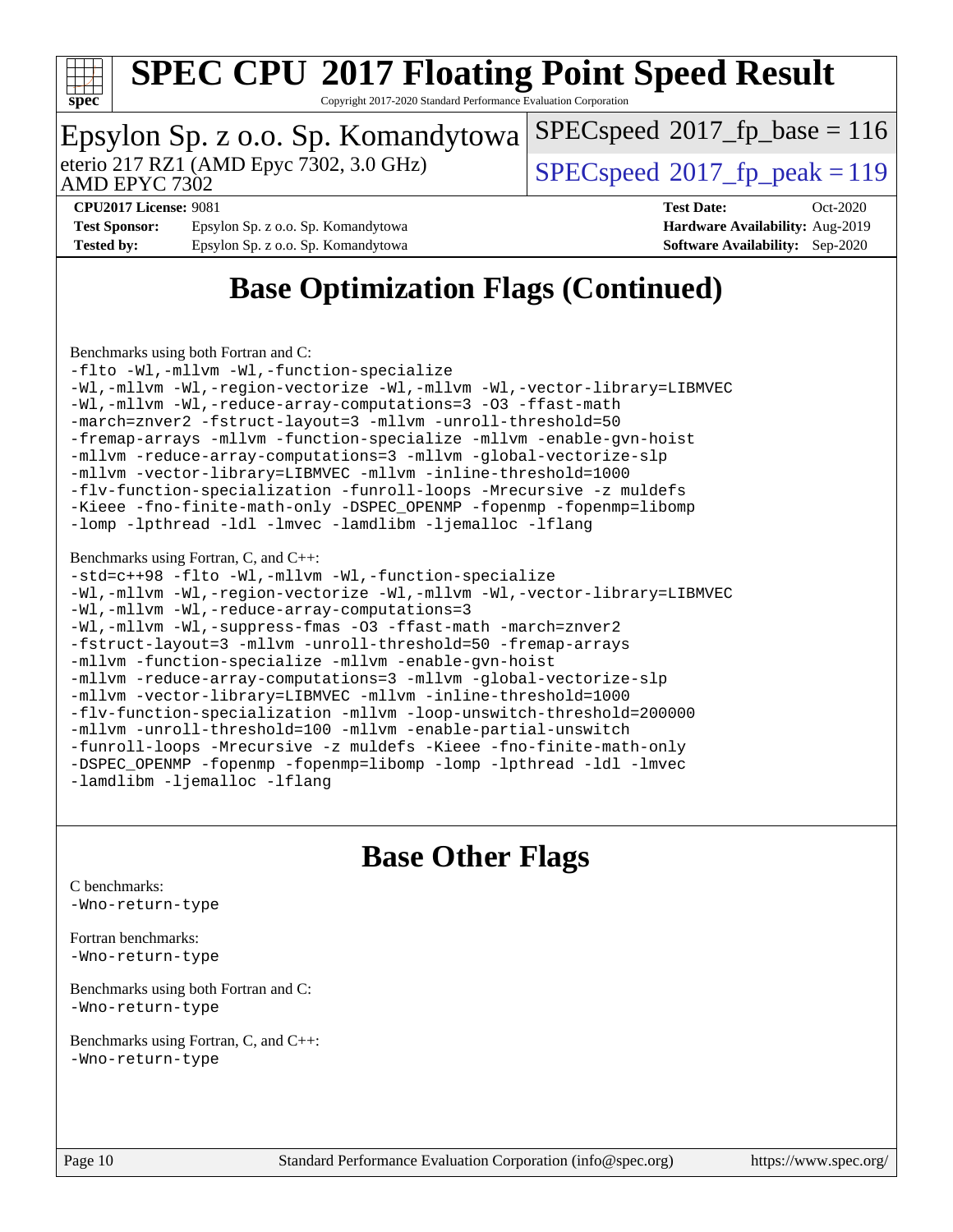

Copyright 2017-2020 Standard Performance Evaluation Corporation

### Epsylon Sp. z o.o. Sp. Komandytowa

AMD EPYC 7302

eterio 217 RZ1 (AMD Epyc 7302, 3.0 GHz)  $\text{SPEC speed}^{\circ}2017\_fp\_peak = 119$ 

 $SPECspeed^{\circledcirc}2017_fp\_base = 116$  $SPECspeed^{\circledcirc}2017_fp\_base = 116$ 

**[Test Sponsor:](http://www.spec.org/auto/cpu2017/Docs/result-fields.html#TestSponsor)** Epsylon Sp. z o.o. Sp. Komandytowa **[Hardware Availability:](http://www.spec.org/auto/cpu2017/Docs/result-fields.html#HardwareAvailability)** Aug-2019 **[Tested by:](http://www.spec.org/auto/cpu2017/Docs/result-fields.html#Testedby)** Epsylon Sp. z o.o. Sp. Komandytowa **[Software Availability:](http://www.spec.org/auto/cpu2017/Docs/result-fields.html#SoftwareAvailability)** Sep-2020

**[CPU2017 License:](http://www.spec.org/auto/cpu2017/Docs/result-fields.html#CPU2017License)** 9081 **[Test Date:](http://www.spec.org/auto/cpu2017/Docs/result-fields.html#TestDate)** Oct-2020

## **[Peak Compiler Invocation](http://www.spec.org/auto/cpu2017/Docs/result-fields.html#PeakCompilerInvocation)**

[C benchmarks](http://www.spec.org/auto/cpu2017/Docs/result-fields.html#Cbenchmarks):

[clang](http://www.spec.org/cpu2017/results/res2020q4/cpu2017-20201026-24261.flags.html#user_CCpeak_clang-c)

[Fortran benchmarks](http://www.spec.org/auto/cpu2017/Docs/result-fields.html#Fortranbenchmarks): [flang](http://www.spec.org/cpu2017/results/res2020q4/cpu2017-20201026-24261.flags.html#user_FCpeak_flang)

[Benchmarks using both Fortran and C](http://www.spec.org/auto/cpu2017/Docs/result-fields.html#BenchmarksusingbothFortranandC): [flang](http://www.spec.org/cpu2017/results/res2020q4/cpu2017-20201026-24261.flags.html#user_CC_FCpeak_flang) [clang](http://www.spec.org/cpu2017/results/res2020q4/cpu2017-20201026-24261.flags.html#user_CC_FCpeak_clang-c)

[Benchmarks using Fortran, C, and C++:](http://www.spec.org/auto/cpu2017/Docs/result-fields.html#BenchmarksusingFortranCandCXX) [clang++](http://www.spec.org/cpu2017/results/res2020q4/cpu2017-20201026-24261.flags.html#user_CC_CXX_FCpeak_clang-cpp) [clang](http://www.spec.org/cpu2017/results/res2020q4/cpu2017-20201026-24261.flags.html#user_CC_CXX_FCpeak_clang-c) [flang](http://www.spec.org/cpu2017/results/res2020q4/cpu2017-20201026-24261.flags.html#user_CC_CXX_FCpeak_flang)

### **[Peak Portability Flags](http://www.spec.org/auto/cpu2017/Docs/result-fields.html#PeakPortabilityFlags)**

Same as Base Portability Flags

### **[Peak Optimization Flags](http://www.spec.org/auto/cpu2017/Docs/result-fields.html#PeakOptimizationFlags)**

[C benchmarks](http://www.spec.org/auto/cpu2017/Docs/result-fields.html#Cbenchmarks):

619.lbm\_s: basepeak = yes

638.imagick\_s: basepeak = yes

| 644.nab_s: -flto -Wl,-mllvm -Wl,-function-specialize       |  |  |  |  |
|------------------------------------------------------------|--|--|--|--|
| -Wl,-mllvm -Wl,-region-vectorize                           |  |  |  |  |
| -Wl,-mllvm -Wl,-vector-library=LIBMVEC                     |  |  |  |  |
| -Wl,-mllvm -Wl,-reduce-array-computations=3 -Ofast         |  |  |  |  |
| -march=znver2 -mno-sse4a -fstruct-layout=5                 |  |  |  |  |
| -mllvm -vectorize-memory-aggressively                      |  |  |  |  |
| -mllvm -function-specialize -mllvm -enable-gvn-hoist       |  |  |  |  |
| -mllvm -unroll-threshold=50 -fremap-arrays                 |  |  |  |  |
| -mllvm -vector-library=LIBMVEC                             |  |  |  |  |
| -mllvm -reduce-array-computations=3                        |  |  |  |  |
| -mllvm -global-vectorize-slp -mllvm -inline-threshold=1000 |  |  |  |  |
| -flv-function-specialization -DSPEC OPENMP -fopenmp        |  |  |  |  |
| -lmvec -lamdlibm -fopenmp=libomp -lomp -lpthread -ldl      |  |  |  |  |
| -ljemalloc -lflang                                         |  |  |  |  |

[Fortran benchmarks](http://www.spec.org/auto/cpu2017/Docs/result-fields.html#Fortranbenchmarks):

**(Continued on next page)**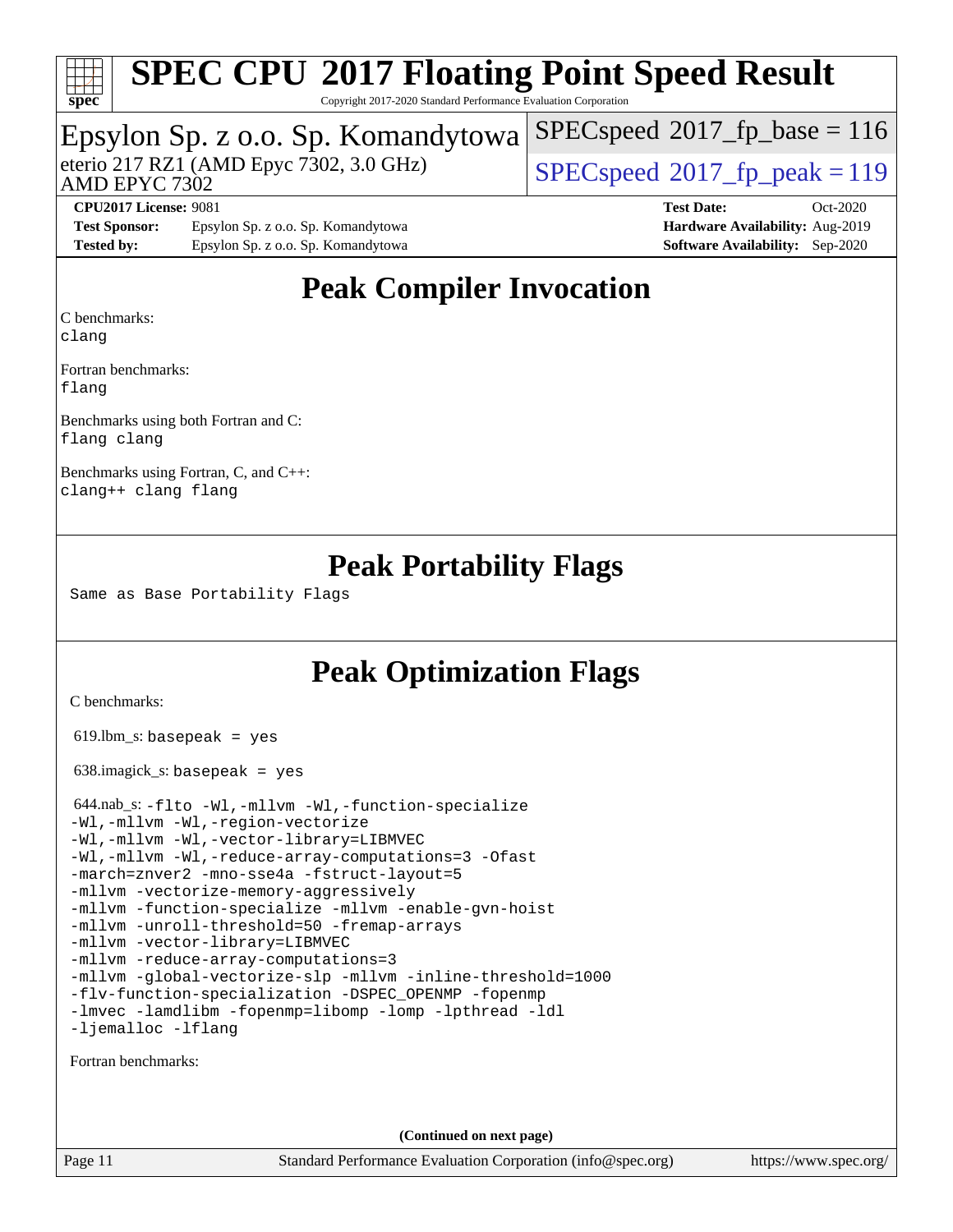

Copyright 2017-2020 Standard Performance Evaluation Corporation

# Epsylon Sp. z o.o. Sp. Komandytowa<br>eterio 217 RZ1 (AMD Epyc 7302, 3.0 GHz)

 $SPECspeed^{\circledcirc}2017_fp\_peak = 119$  $SPECspeed^{\circledcirc}2017_fp\_peak = 119$ 

[SPECspeed](http://www.spec.org/auto/cpu2017/Docs/result-fields.html#SPECspeed2017fpbase)<sup>®</sup>2017 fp base = 116

AMD EPYC 7302

**[CPU2017 License:](http://www.spec.org/auto/cpu2017/Docs/result-fields.html#CPU2017License)** 9081 **[Test Date:](http://www.spec.org/auto/cpu2017/Docs/result-fields.html#TestDate)** Oct-2020 **[Test Sponsor:](http://www.spec.org/auto/cpu2017/Docs/result-fields.html#TestSponsor)** Epsylon Sp. z o.o. Sp. Komandytowa **[Hardware Availability:](http://www.spec.org/auto/cpu2017/Docs/result-fields.html#HardwareAvailability)** Aug-2019 [Tested by:](http://www.spec.org/auto/cpu2017/Docs/result-fields.html#Testedby) Epsylon Sp. z o.o. Sp. Komandytowa **[Software Availability:](http://www.spec.org/auto/cpu2017/Docs/result-fields.html#SoftwareAvailability)** Sep-2020

## **[Peak Optimization Flags \(Continued\)](http://www.spec.org/auto/cpu2017/Docs/result-fields.html#PeakOptimizationFlags)**

 $603.bwaves$  s: basepeak = yes

 $649.$ fotonik $3d$ <sub>s</sub>: basepeak = yes

654.roms\_s: basepeak = yes

[Benchmarks using both Fortran and C](http://www.spec.org/auto/cpu2017/Docs/result-fields.html#BenchmarksusingbothFortranandC):

 $621.wrf$  s: basepeak = yes

 $627.cam4_s$ : basepeak = yes

 $628.pop2_s:$  basepeak = yes

[Benchmarks using Fortran, C, and C++:](http://www.spec.org/auto/cpu2017/Docs/result-fields.html#BenchmarksusingFortranCandCXX)

 $607.cactuBSSN_s$ : basepeak = yes

### **[Peak Other Flags](http://www.spec.org/auto/cpu2017/Docs/result-fields.html#PeakOtherFlags)**

[C benchmarks](http://www.spec.org/auto/cpu2017/Docs/result-fields.html#Cbenchmarks): [-Wno-return-type](http://www.spec.org/cpu2017/results/res2020q4/cpu2017-20201026-24261.flags.html#user_CCpeak_F-Waocc-no-return-type)

[Fortran benchmarks](http://www.spec.org/auto/cpu2017/Docs/result-fields.html#Fortranbenchmarks): [-Wno-return-type](http://www.spec.org/cpu2017/results/res2020q4/cpu2017-20201026-24261.flags.html#user_FCpeak_F-Waocc-no-return-type)

[Benchmarks using both Fortran and C](http://www.spec.org/auto/cpu2017/Docs/result-fields.html#BenchmarksusingbothFortranandC): [-Wno-return-type](http://www.spec.org/cpu2017/results/res2020q4/cpu2017-20201026-24261.flags.html#user_CC_FCpeak_F-Waocc-no-return-type)

[Benchmarks using Fortran, C, and C++:](http://www.spec.org/auto/cpu2017/Docs/result-fields.html#BenchmarksusingFortranCandCXX) [-Wno-return-type](http://www.spec.org/cpu2017/results/res2020q4/cpu2017-20201026-24261.flags.html#user_CC_CXX_FCpeak_F-Waocc-no-return-type)

[The flags files that were used to format this result can be browsed at](tmsearch) <http://www.spec.org/cpu2017/flags/aocc200-flags-C4.html> [http://www.spec.org/cpu2017/flags/Epsylon\\_platform\\_amd\\_RZ1\\_rome.html](http://www.spec.org/cpu2017/flags/Epsylon_platform_amd_RZ1_rome.html)

[You can also download the XML flags sources by saving the following links:](tmsearch) <http://www.spec.org/cpu2017/flags/aocc200-flags-C4.xml> [http://www.spec.org/cpu2017/flags/Epsylon\\_platform\\_amd\\_RZ1\\_rome.xml](http://www.spec.org/cpu2017/flags/Epsylon_platform_amd_RZ1_rome.xml)